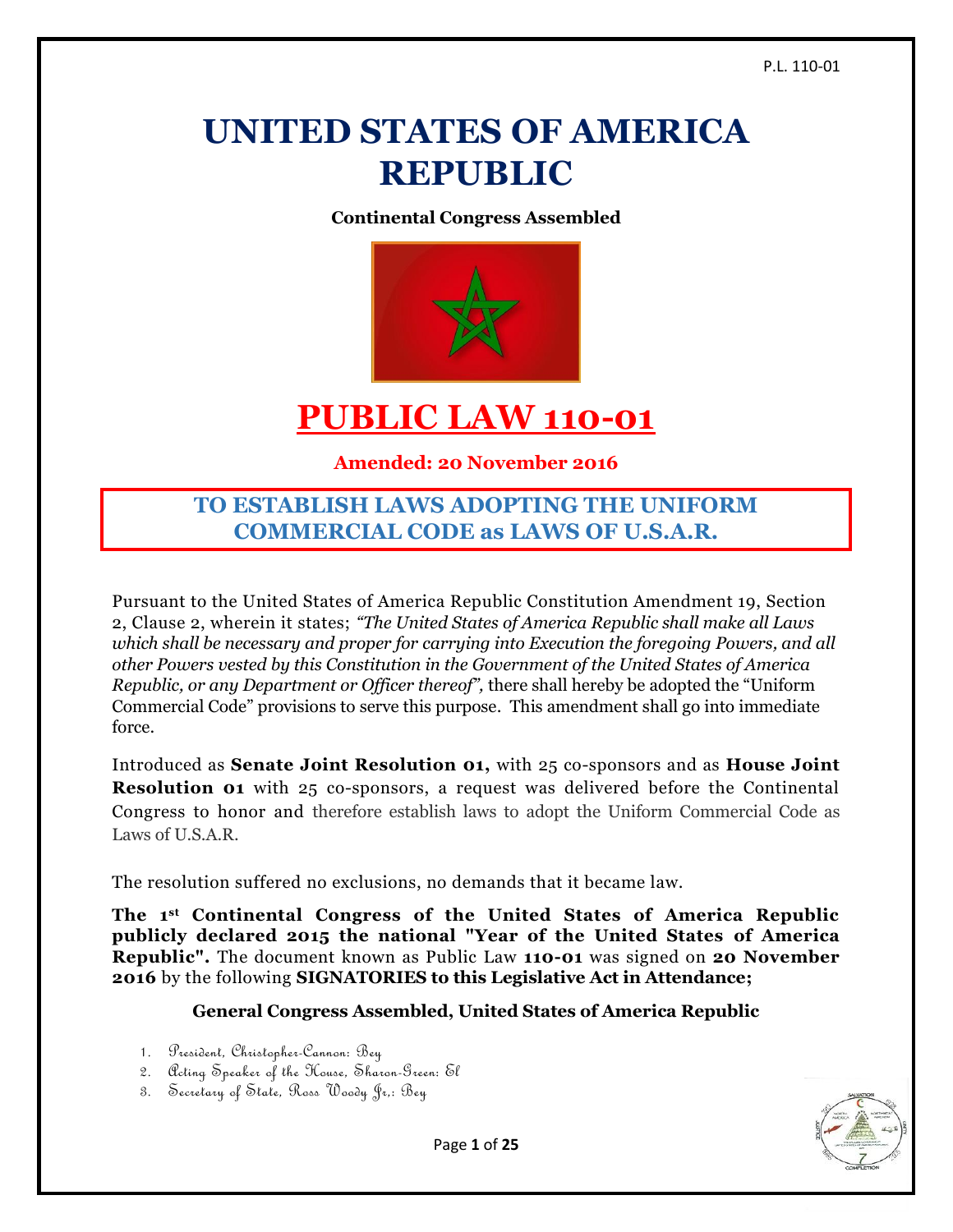#### P.L. 110-01

- 4. Attorney General, K-Charles: Bey
- 5. Treasurer, Kimberly Ware: Bey
- 6. Governor, North Carolina, Nasir Ma'at: El
- 7. Governor, Virginia, Darnell Brown: Bey
- 8. Lt. Governor, Virginia, Rich Wilson: Bey
- 9. Governor, Missouri, Floyd-Harris: Bey
- 10. Governor, California G. Riller: El
- 11. Lt. Gov. Ohio, Galen-Carson: Bey
- 12. Senator, Illinois, Shirlean McMullen: Bey
- 13. Senator, Illinois, Saadiq: Bey
- 14. Senator, Illinois, Clayton Ronald-Henderson: El
- 15. Senator, Georgia, Ronnell-Gray: Bey
- 16. Senator, Colorado, Kakuyon: El
- 17. Senator, North Carolina, Hope Ma'at: El
- 18. Representative, Colorado, Ajoa: Bey
- 19. Chief Justice, Romulus Dorsey: El
- 20. Foreign Affairs Minister, Rafael-Vazquez: El
- 21. Public Minister, William L. Salter III,: El
- 22. Public Minister, Linda Ann Bashful: El
- 23. Public Minister, Maurice Reynolds: Bey
- 24. Vicegerent Commissioner, Leslie-Atkins: El,
- 25. Vicegerent, Michigan, Damon-Lewis: El

It reads as follows:

#### **PUBLIC LAW 110-01, on 20 November 2016**

#### **JOINT RESOLUTION**

#### **Authorizing and requesting the President**

to adopt the following:

#### **ARTICLES 1, 2, 2A, 3, 4, 4A, 5, 6, 7, 8, 9 of the UNIFORM COMMERCIAL CODE to become as part of the laws of the UNITED STATES OF AMERICA REPUBLIC for governing commerce within our state and beyond; and**

**WHEREAS,** the United States of America Republic (U.S.A.R.), being a perpetual corporation is an autonomous State government lawfully incorporated and chartered for the benefit and protection of "We The Moorish American People", by its Declaration, National Constitution & By-Laws, and Articles of Incorporation;

**Deriving** all its power from the Creator and His People as well as the Constitution and Laws for the United States of America Republic;

**WHEREAS** the Moorish American People have made a unique contribution in shaping the United States of America Republic as a distinctive and blessed nation of people and citizens;

**WHEREAS** the Moorish American People are a People of deeply-held religious convictions springing from the Holy Scriptures of the Holy Koran of the Moorish Science Temple of America and the Learning, Teachings and Truth of the Holy Prophet Noble

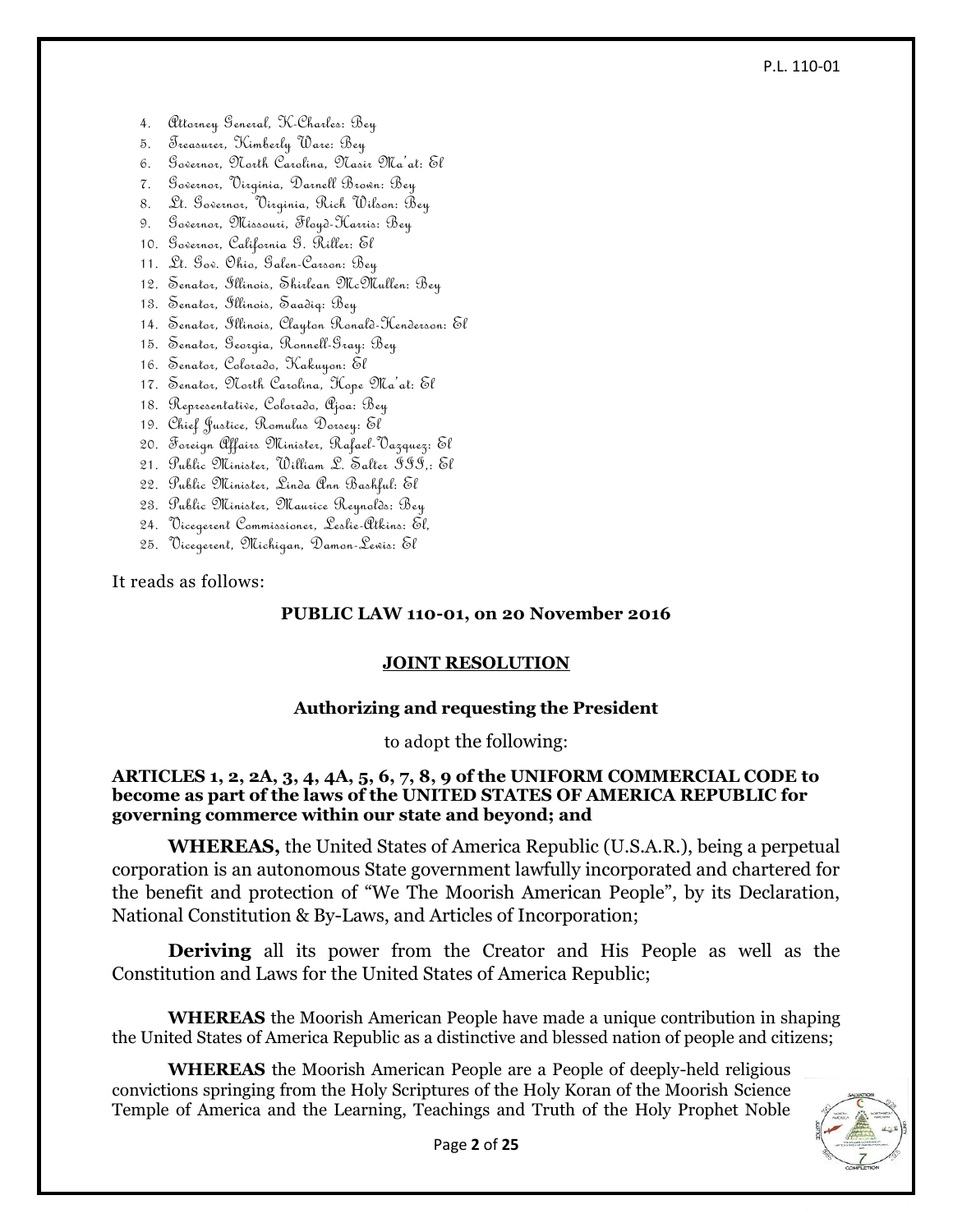Drew Ali. The Holy Prophet Noble Drew Ali led his People back to the Principles and standards of their ancient forefathers' Free National Principles and Standards.

**WHEREAS** the Principles of Love, Truth, Peace, Freedom and Justice inspired concepts of civil government that are contained in our Declaration of Independence and Constitution of the United States of America Republic;

**WHEREAS the Moorish American People,** are now in great comprehension that, as a Nation of People being Nationwide in scope to achieve peace as well as unity as a single harmonious Nation, there must be uniform Laws for the Nation. The Constitution and Laws of the **United States of America Republic are** "*the Rock on which our Republic rests";*

**WHEREAS** the history of our Nation clearly illustrates the value of a Nation to be able to create and pass its own Laws are beneficial to a Society to Enforce the Laws of the Nation. This is not to remove or change the **Moorish American People** from voluntarily applying or extending the learning, teachings and truth of the Holy Koran of the Moorish Science Temple of America in the lives of individuals, families, or in our society as a nation of People;

**WHEREAS** this Nation now faces great challenges that will test this Nation as it has never been tested before; and

**WHEREAS** that renewing our knowledge of Law, Divine and National and having faith in Our Universal Creator through Holy Scriptures of the Holy Koran of the Moorish Science Temple of America, the Holy Bible and the Great Qu'ran of Mohammed as we honor all the divine Prophets Jesus, Mohammed, Buddha and Confucius. Therefore, the **Constitution and Laws of the United States of America Republic** and knowledge of the aforementioned Holy Scriptures can only strengthen our nation**.** I, President Christopher H- Cannon: Bey, therefore establish with the consent of the Continental Congress the provisions as the **Laws of the United States of America Republic**:

**NOW, [THEREFORE, be](http://therefore.be/)** it **Resolved** by the Continental Congress of the United States of America Republic in Continental Congress assembled, That the President is authorized and requested to designate the administration of said laws.

LEGISLATIVE HISTORY-PL**.110** Res.:**01** CONGRESSIONAL RECORD, Vol. #(2015): **20 November 2016** considered and passed by the Continental Congress.

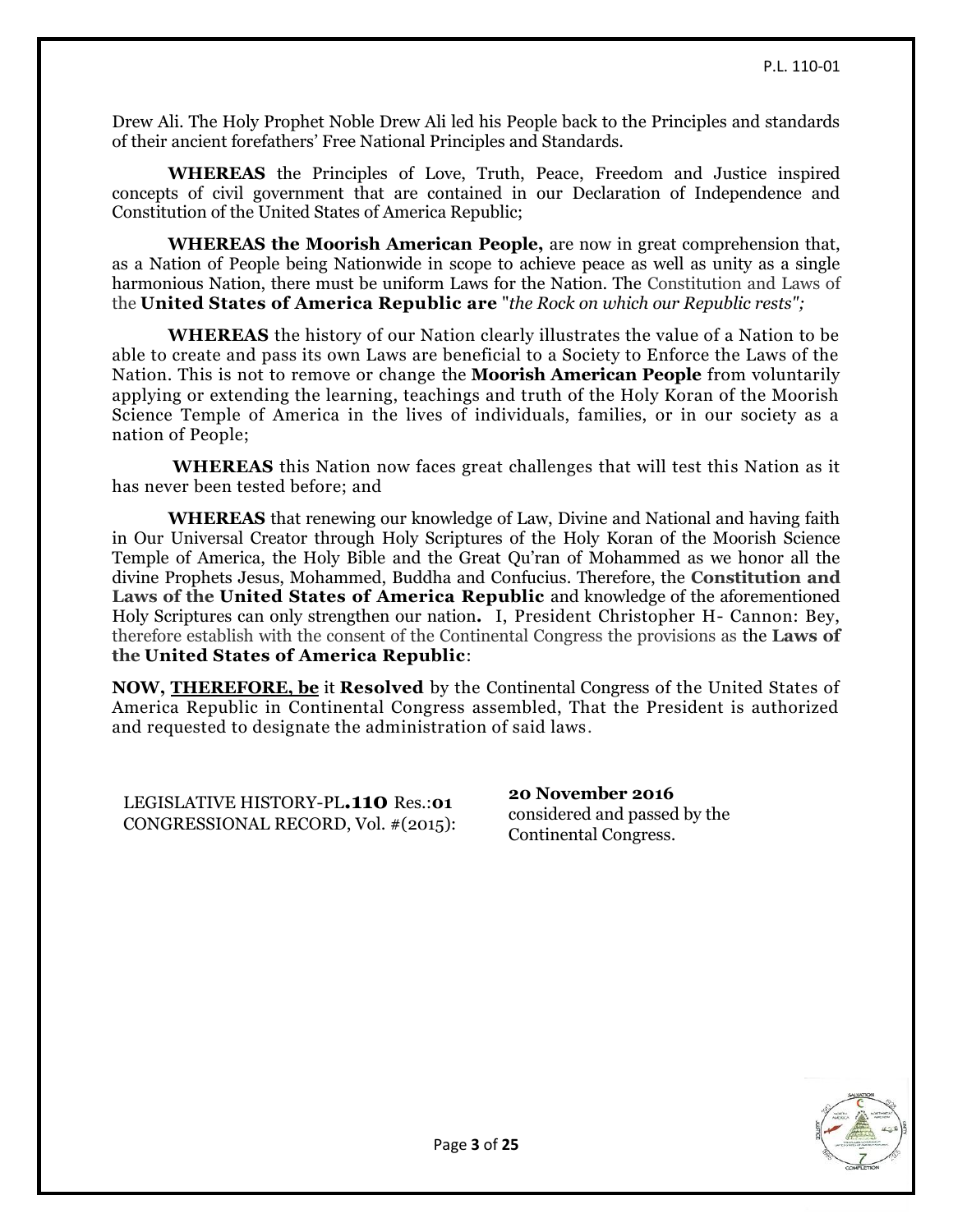[PLEASE CONSULT INTERNET FOR SPECIFIC ARTICLES- FILES TOO LARGE]

# **TITLE 10**

# **UNIFORM COMMERCIAL CODE**

# **ARTICLES 1 THROUGH 9**

**U.C.C. - ARTICLE 1 - GENERAL PROVISIONS (2001)**

**U.C.C. - ARTICLE 2 - SALES (2002)**

**U.C.C. - ARTICLE 2A - LEASES (2002)**

**U.C.C. - ARTICLE 3 - NEGOTIABLE INSTRUMENTS (2002)**

**U.C.C. - ARTICLE 4 - BANK DEPOSITS AND COLLECTIONS (2002)**

**U.C.C. - ARTICLE 4A - FUNDS TRANSFER (2012)**

**U.C.C. - ARTICLE 5 - LETTERS OF CREDIT (1995)**

**REPEALER OF U.C.C. - ARTICLE 6 - BULK TRANSFERS and [REVISED] U.C.C. - ARTICLE 6 - BULK SALES (1989)**

**U.C.C. - ARTICLE 7 - DOCUMENTS OF TITLE (2003)**

**U.C.C. - ARTICLE 8 - INVESTMENT SECURITIES (1994)**

**U.C.C. - ARTICLE 9 - SECURED TRANSACTIONS (2010)**

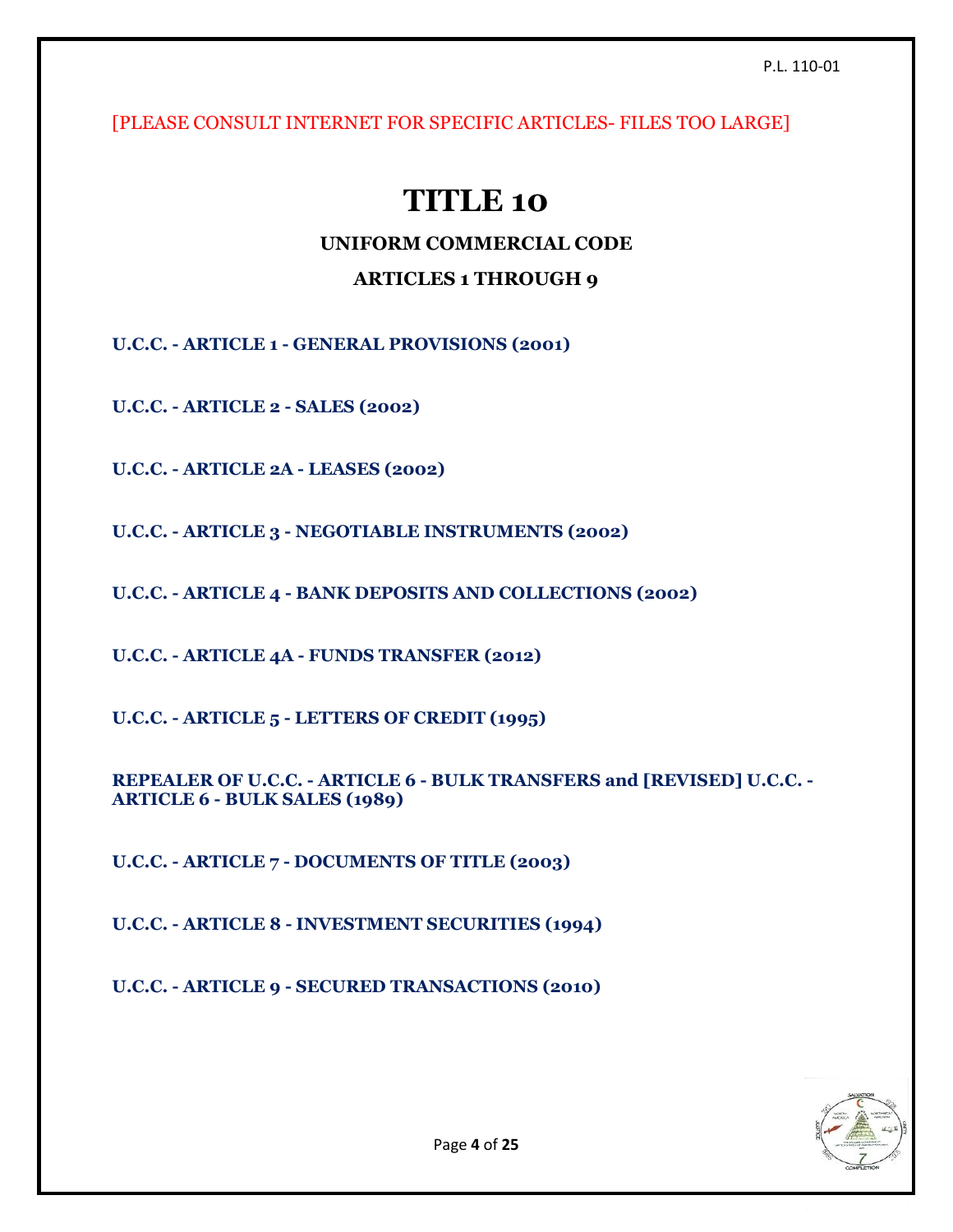# **TITLE 10**

**UNIFORM COMMERCIAL CODE**

# **ARTICLES 1 THROUGH 9**

# **U.C.C. - ARTICLE 1 - GENERAL PROVISIONS (2001)**

# **PART 1. GENERAL PROVISIONS**

- [§USR](https://www.law.cornell.edu/ucc/1/1-101) 1-101. Short Titles.
- <u>§USR 1-102</u>. Scope of Article.
- §USR [1-103.](https://www.law.cornell.edu/ucc/1/1-103) Construction of [Uniform Commercial Code] to Promote its Purposes and Policies: Applicability of Supplemental Principles of Law.
- §USR [1-104.](https://www.law.cornell.edu/ucc/1/1-104) Construction Against Implied Repeal.
- §USR [1-105.](https://www.law.cornell.edu/ucc/1/1-105) Severability.
- §USR [1-106.](https://www.law.cornell.edu/ucc/1/1-106) Use of Singular and Plural; Gender.
- [§USR](https://www.law.cornell.edu/ucc/1/1-107) 1-107. Section Captions.
- §USR [1-108.](https://www.law.cornell.edu/ucc/1/1-108) Relation to Electronic Signatures in Global and National Commerce Act.

## **PART 2. GENERAL DEFINITIONS AND PRINCIPLES OF INTERPRETATION**

- §USR [1-201.](https://www.law.cornell.edu/ucc/1/1-201) General Definitions.
- §USR [1-202.](https://www.law.cornell.edu/ucc/1/1-202) Notice; Knowledge.
- §USR [1-203.](https://www.law.cornell.edu/ucc/1/1-203) Lease Distinguished from Security Interest.
- §USR [1-204.](https://www.law.cornell.edu/ucc/1/1-204) Value.
- §USR [1-205.](https://www.law.cornell.edu/ucc/1/1-205) Reasonable time; Seasonableness.
- §USR [1-206.](https://www.law.cornell.edu/ucc/1/1-206) Presumptions.

# **PART 3. TERRITORIAL APPLICABILITY AND GENERAL RULES**

- §USR [1-301.](https://www.law.cornell.edu/ucc/1/1-301) Territorial Applicability; Parties' Power to Choose Applicable Law.
- §USR [1-302.](https://www.law.cornell.edu/ucc/1/1-302) Variation by Agreement.
- §USR [1-303.](https://www.law.cornell.edu/ucc/1/1-303) Course of Performance, Course of Dealing, and Usage of Trade.
- §USR [1-304.](https://www.law.cornell.edu/ucc/1/1-304) Obligation of Good Faith.
- §USR [1-305.](https://www.law.cornell.edu/ucc/1/1-305) Remedies to be Liberally Administered.
- §USR [1-306.](https://www.law.cornell.edu/ucc/1/1-306) Waiver or Renunciation of Claim or Right After Breach.
- §USR [1-307.](https://www.law.cornell.edu/ucc/1/1-307) Prima Facie Evidence by Third-Party Documents.
- §USR [1-308.](https://www.law.cornell.edu/ucc/1/1-308) Performance or Acceptance Under Reservation of Rights.
- §USR [1-309.](https://www.law.cornell.edu/ucc/1/1-309) Option to Accelerate at Will.
- §USR [1-310.](https://www.law.cornell.edu/ucc/1/1-310) Subordinated Obligations.



Page **5** of **25**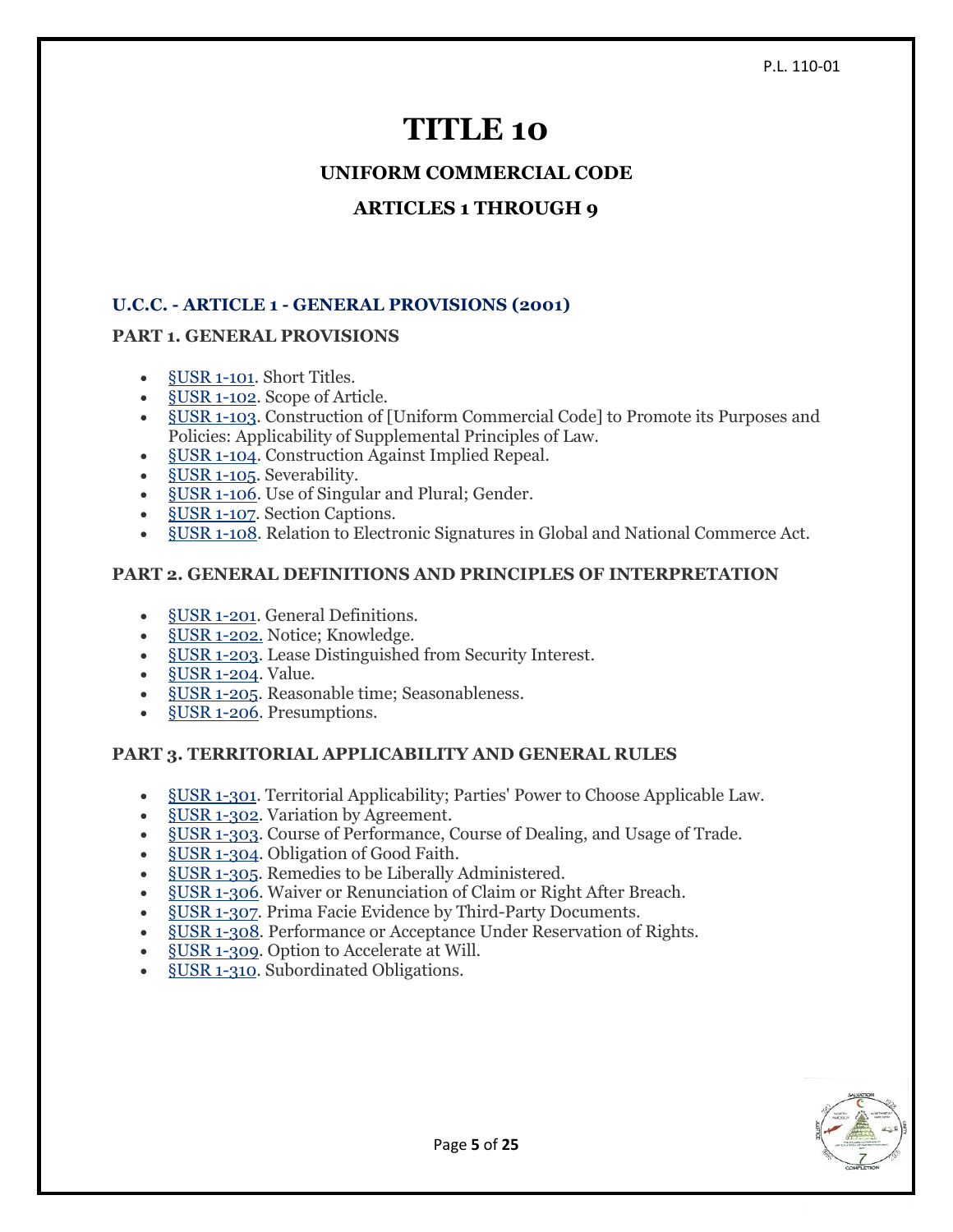# **U.C.C. - ARTICLE 2 - SALES (2002)**

## *PART 1. SHORT TITLE, GENERAL CONSTRUCTION AND SUBJECT MATTER*

- §USR [2-101. Short Title.](https://www.law.cornell.edu/ucc/2/2-101)
- §USR [2-102. Scope; Certain Security and Other Transactions Excluded From This](https://www.law.cornell.edu/ucc/2/2-102)  [Article.](https://www.law.cornell.edu/ucc/2/2-102)
- §USR [2-103. Definitions and Index of Definitions.](https://www.law.cornell.edu/ucc/2/2-103)
- §USR [2-104. Definitions: "Merchant"; "Between Merchants"; "Financing Agency".](https://www.law.cornell.edu/ucc/2/2-104)
- §USR [2-105. Definitions: Transferability; "Goods"; "Future" Goods; "Lot"; "Commercial](https://www.law.cornell.edu/ucc/2/2-105)  [Unit".](https://www.law.cornell.edu/ucc/2/2-105)
- §USR [2-106. Definitions: "Contract"; "Agreement"; "Contract for sale"; "Sale"; "Present](https://www.law.cornell.edu/ucc/2/2-106)  [sale"; "Conforming" to Contract; "Termination"; "Cancellation".](https://www.law.cornell.edu/ucc/2/2-106)
- §USR [2-107. Goods to Be Severed From Realty: Recording.](https://www.law.cornell.edu/ucc/2/2-107)

## *PART 2. FORM, FORMATION AND READJUSTMENT OF CONTRACT*

- §USR [2-201. Formal Requirements; Statute of Frauds.](https://www.law.cornell.edu/ucc/2/2-201)
- §USR [2-202. Final Written Expression: Parol or Extrinsic Evidence.](https://www.law.cornell.edu/ucc/2/2-202)
- §USR [2-203. Seals Inoperative.](https://www.law.cornell.edu/ucc/2/2-203)
- §USR [2-204. Formation in General.](https://www.law.cornell.edu/ucc/2/2-204)
- §USR [2-205. Firm Offers.](https://www.law.cornell.edu/ucc/2/2-205)
- §USR [2-206. Offer and Acceptance in Formation of Contract.](https://www.law.cornell.edu/ucc/2/2-206)
- §USR [2-207. Additional Terms in Acceptance or Confirmation.](https://www.law.cornell.edu/ucc/2/2-207)
- §USR [2-208. Course of Performance or Practical Construction.](https://www.law.cornell.edu/ucc/2/2-208)
- §USR [2-209. Modification, Rescission and Waiver.](https://www.law.cornell.edu/ucc/2/2-209)
- §USR [2-210. Delegation of Performance; Assignment of Rights.](https://www.law.cornell.edu/ucc/2/2-210)

# *PART 3. GENERAL OBLIGATION AND CONSTRUCTION OF CONTRACT*

- §USR [2-301. General Obligations of Parties.](https://www.law.cornell.edu/ucc/2/2-301)
- §USR [2-302. Unconscionable contract or Clause.](https://www.law.cornell.edu/ucc/2/2-302)
- §USR [2-303. Allocation or Division of Risks.](https://www.law.cornell.edu/ucc/2/2-303)
- §USR [2-304. Price Payable in Money, Goods, Realty, or Otherwise.](https://www.law.cornell.edu/ucc/2/2-304)
- §USR [2-305. Open Price Term.](https://www.law.cornell.edu/ucc/2/2-305)
- §USR [2-306. Output, Requirements and Exclusive Dealings.](https://www.law.cornell.edu/ucc/2/2-306)
- §USR [2-307. Delivery in Single Lot or Several Lots.](https://www.law.cornell.edu/ucc/2/2-307)
- §USR [2-308. Absence of Specified Place for Delivery.](https://www.law.cornell.edu/ucc/2/2-308)
- §USR [2-309. Absence of Specific Time Provisions; Notice of Termination.](https://www.law.cornell.edu/ucc/2/2-309)
- §USR [2-310. Open Time for Payment or Running of Credit; Authority to Ship Under](https://www.law.cornell.edu/ucc/2/2-310)  [Reservation.](https://www.law.cornell.edu/ucc/2/2-310)
- §USR [2-311. Options and Cooperation Respecting Performance.](https://www.law.cornell.edu/ucc/2/2-311)
- §USR [2-312. Warranty of Title and Against Infringement; Buyer's Obligation Against](https://www.law.cornell.edu/ucc/2/2-312)  [Infringement.](https://www.law.cornell.edu/ucc/2/2-312)
- §USR [2-313. Express Warranties by Affirmation, Promise, Description, Sample.](https://www.law.cornell.edu/ucc/2/2-313)
- §USR [2-314. Implied Warranty: Merchantability; Usage of Trade.](https://www.law.cornell.edu/ucc/2/2-314)
- §USR [2-315. Implied Warranty: Fitness for Particular Purpose.](https://www.law.cornell.edu/ucc/2/2-315)
- §USR [2-316. Exclusion or Modification of Warranties.](https://www.law.cornell.edu/ucc/2/2-316)
- §USR [2-317. Cumulation and Conflict of Warranties Express or Implied.](https://www.law.cornell.edu/ucc/2/2-317)
- §USR [2-318. Third Party Beneficiaries of Warranties Express or Implied.](https://www.law.cornell.edu/ucc/2/2-318)
- §USR [2-319. F.O.B. and F.A.S. Terms.](https://www.law.cornell.edu/ucc/2/2-319)

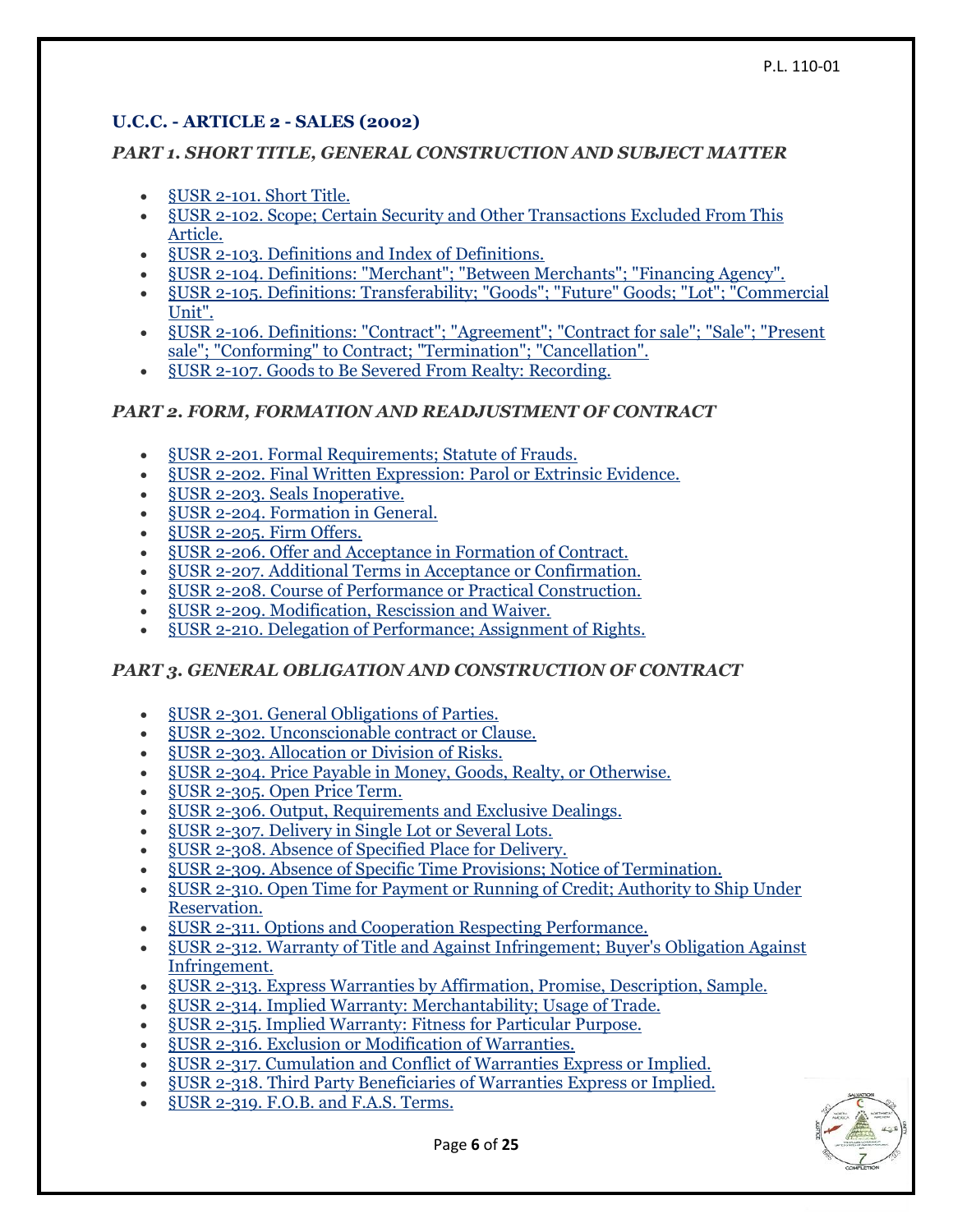- §USR [2-320. C.I.F. and C. & F. Terms.](https://www.law.cornell.edu/ucc/2/2-320)
- §USR [2-321. C.I.F. or C. & F.: "Net Landed Weights"; "Payment on Arrival"; Warranty of](https://www.law.cornell.edu/ucc/2/2-321)  [Condition on Arrival.](https://www.law.cornell.edu/ucc/2/2-321)
- §USR [2-322. Delivery "Ex-Ship".](https://www.law.cornell.edu/ucc/2/2-322)
- §USR [2-323. Form of Bill of Lading Required in Overseas Shipment; "Overseas".](https://www.law.cornell.edu/ucc/2/2-323)
- §USR [2-324. "No Arrival, No sale" Term.](https://www.law.cornell.edu/ucc/2/2-324)
- §USR [2-325. "Letter of Credit" Term; "Confirmed Credit".](https://www.law.cornell.edu/ucc/2/2-325)
- §USR [2-326. Sale on Approval and Sale or Return; Consignment](https://www.law.cornell.edu/ucc/2/2-326) Sales and Rights of [Creditors.](https://www.law.cornell.edu/ucc/2/2-326)
- §USR [2-327. Special Incidents of Sale on Approval and Sale or Return.](https://www.law.cornell.edu/ucc/2/2-327)
- §USR [2-328. Sale by Auction.](https://www.law.cornell.edu/ucc/2/2-328)

## *PART 4. TITLE, CREDITORS AND GOOD FAITH PURCHASERS*

- §USR [2-401. Passing of Title; Reservation for Security; Limited Application of This](https://www.law.cornell.edu/ucc/2/2-401)  [Section.](https://www.law.cornell.edu/ucc/2/2-401)
- §USR [2-402. Rights of Seller's Creditors Against Sold Goods.](https://www.law.cornell.edu/ucc/2/2-402)
- §USR [2-403. Power to Transfer; Good Faith Purchase of Goods; "Entrusting".](https://www.law.cornell.edu/ucc/2/2-403)

# *PART 5. PERFORMANCE*

- §USR [2-501. Insurable Interest in Goods; Manner of Identification of Goods.](https://www.law.cornell.edu/ucc/2/2-501)
- §USR [2-502. Buyer's Right to Goods on Seller's Insolvency.](https://www.law.cornell.edu/ucc/2/2-502)
- §USR [2-503. Manner of Seller's Tender of Delivery.](https://www.law.cornell.edu/ucc/2/2-503)
- §USR [2-504. Shipment by Seller.](https://www.law.cornell.edu/ucc/2/2-504)
- §USR [2-505. Seller's Shipment Under Reservation.](https://www.law.cornell.edu/ucc/2/2-505)
- §USR [2-506. Rights of Financing agency.](https://www.law.cornell.edu/ucc/2/2-506)
- §USR [2-507. Effect of Seller's Tender; Delivery on Condition.](https://www.law.cornell.edu/ucc/2/2-507)
- §USR [2-508. Cure by Seller of Improper Tender or Delivery; Replacement.](https://www.law.cornell.edu/ucc/2/2-508)
- §USR [2-509. Risk of Loss in the Absence of Breach.](https://www.law.cornell.edu/ucc/2/2-509)
- §USR [2-510. Effect of Breach on Risk of Loss.](https://www.law.cornell.edu/ucc/2/2-510)
- §USR [2-511. Tender of Payment by Buyer; Payment by Check.](https://www.law.cornell.edu/ucc/2/2-511)
- §USR [2-512. Payment by Buyer Before Inspection.](https://www.law.cornell.edu/ucc/2/2-512)
- §USR [2-513. Buyer's Right to Inspection of Goods.](https://www.law.cornell.edu/ucc/2/2-513)
- §USR [2-514. When Documents Deliverable on Acceptance; When on Payment.](https://www.law.cornell.edu/ucc/2/2-514)
- §USR [2-515. Preserving Evidence of Goods in Dispute.](https://www.law.cornell.edu/ucc/2/2-515)

# *PART 6. BREACH, REPUDIATION AND EXCUSE*

- §USR [2-601. Buyer's Rights on Improper Delivery.](https://www.law.cornell.edu/ucc/2/2-601)
- §USR [2-602. Manner and Effect of Rightful Rejection.](https://www.law.cornell.edu/ucc/2/2-602)
- §USR [2-603. Merchant Buyer's Duties as to Rightfully Rejected Goods.](https://www.law.cornell.edu/ucc/2/2-603)
- §USR [2-604. Buyer's Options as to Salvage of Rightfully Rejected Goods.](https://www.law.cornell.edu/ucc/2/2-604)
- §USR [2-605. Waiver of Buyer's Objections by Failure to Particularize.](https://www.law.cornell.edu/ucc/2/2-605)
- §USR [2-606. What Constitutes Acceptance of Goods.](https://www.law.cornell.edu/ucc/2/2-606)
- §USR [2-607. Effect of Acceptance; Notice of Breach; Burden of Establishing Breach After](https://www.law.cornell.edu/ucc/2/2-607)  Acceptance; [Notice of Claim or Litigation to Person Answerable Over.](https://www.law.cornell.edu/ucc/2/2-607)
- §USR [2-608. Revocation of Acceptance in Whole or in Part.](https://www.law.cornell.edu/ucc/2/2-608)
- §USR [2-609. Right to Adequate Assurance of Performance.](https://www.law.cornell.edu/ucc/2/2-609)
- §USR [2-610. Anticipatory Repudiation.](https://www.law.cornell.edu/ucc/2/2-610)

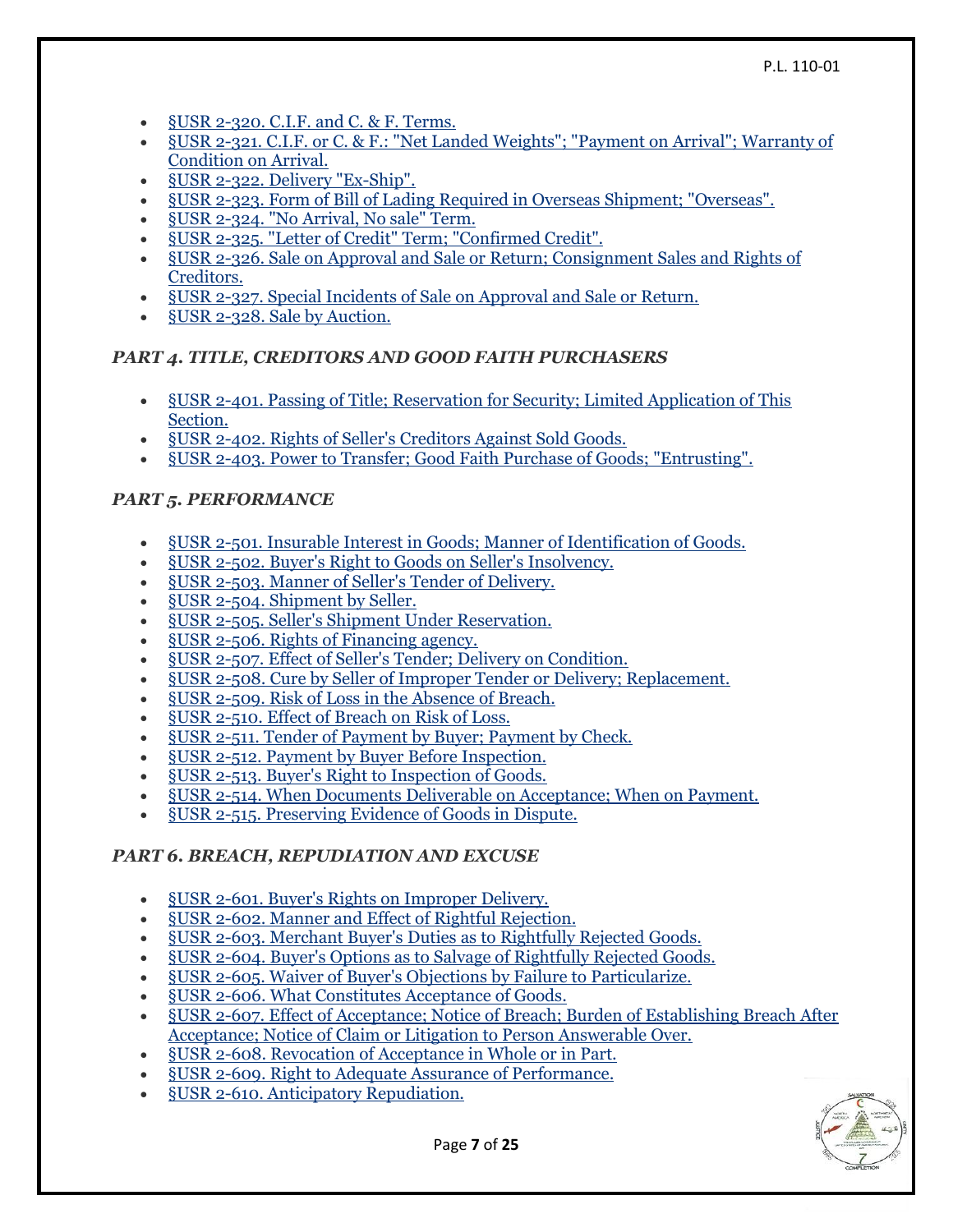#### P.L. 110-01

- §USR [2-611. Retraction of Anticipatory Repudiation.](https://www.law.cornell.edu/ucc/2/2-611)
- §USR [2-612. "Installment contract"; Breach.](https://www.law.cornell.edu/ucc/2/2-612)
- §USR [2-613. Casualty to Identified Goods.](https://www.law.cornell.edu/ucc/2/2-613)
- §USR [2-614. Substituted Performance.](https://www.law.cornell.edu/ucc/2/2-614)
- §USR [2-615. Excuse by Failure of Presupposed Conditions.](https://www.law.cornell.edu/ucc/2/2-615)
- §USR [2-616. Procedure on Notice Claiming Excuse.](https://www.law.cornell.edu/ucc/2/2-616)

## *PART 7. REMEDIES*

- §USR [2-701. Remedies for Breach of Collateral contracts Not Impaired.](https://www.law.cornell.edu/ucc/2/2-701)
- §USR [2-702. Seller's Remedies on Discovery of Buyer's Insolvency.](https://www.law.cornell.edu/ucc/2/2-702)
- §USR [2-703. Seller's Remedies in General.](https://www.law.cornell.edu/ucc/2/2-703)
- §USR [2-704. Seller's Right to Identify Goods to the Contract Notwithstanding Breach or](https://www.law.cornell.edu/ucc/2/2-704)  [to Salvage Unfinished Goods.](https://www.law.cornell.edu/ucc/2/2-704)
- §USR [2-705. Seller's Stoppage of Delivery in Transit or Otherwise.](https://www.law.cornell.edu/ucc/2/2-705)
- §USR [2-706. Seller's Resale Including Contract for Resale.](https://www.law.cornell.edu/ucc/2/2-706)
- §USR [2-707. "Person in the Position of a Seller".](https://www.law.cornell.edu/ucc/2/2-707)
- §USR [2-708. Seller's Damages for Non-acceptance or Repudiation.](https://www.law.cornell.edu/ucc/2/2-708)
- §USR [2-709. Action for the Price.](https://www.law.cornell.edu/ucc/2/2-709)
- §USR [2-710. Seller's Incidental Damages.](https://www.law.cornell.edu/ucc/2/2-710)
- §USR [2-711. Buyer's Remedies in General; Buyer's Security Interest in Rejected Goods.](https://www.law.cornell.edu/ucc/2/2-711)
- §USR [2-712. "Cover"; Buyer's Procurement of Substitute Goods.](https://www.law.cornell.edu/ucc/2/2-712)
- §USR [2-713. Buyer's Damages for Non-delivery or Repudiation.](https://www.law.cornell.edu/ucc/2/2-713)
- §USR [2-714. Buyer's Damages for Breach in Regard to Accepted Goods.](https://www.law.cornell.edu/ucc/2/2-714)
- §USR [2-715. Buyer's Incidental and Consequential Damages.](https://www.law.cornell.edu/ucc/2/2-715)
- §USR [2-716. Buyer's Right to Specific Performance or Replevin.](https://www.law.cornell.edu/ucc/2/2-716)
- §USR [2-717. Deduction of Damages From the Price.](https://www.law.cornell.edu/ucc/2/2-717)
- §USR [2-718. Liquidation or Limitation of Damages; Deposits.](https://www.law.cornell.edu/ucc/2/2-718)
- §USR [2-719. Contractual Modification or Limitation of Remedy.](https://www.law.cornell.edu/ucc/2/2-719)
- §USR [2-720. Effect of "Cancellation" or "Rescission" on Claims for Antecedent Breach.](https://www.law.cornell.edu/ucc/2/2-720)
- §USR [2-721. Remedies for Fraud.](https://www.law.cornell.edu/ucc/2/2-721)
- §USR [2-722. Who Can Sue Third Parties for](https://www.law.cornell.edu/ucc/2/2-722) Injury to Goods.
- §USR [2-723. Proof of Market Price: Time and Place.](https://www.law.cornell.edu/ucc/2/2-723)
- §USR [2-724. Admissibility of Market Quotations.](https://www.law.cornell.edu/ucc/2/2-724)
- §USR [2-725. Statute of Limitations in Contracts for Sale.](https://www.law.cornell.edu/ucc/2/2-725)

# **U.C.C. - ARTICLE 2A - LEASES (2002)**

# *PART 1. GENERAL PROVISIONS*

- §USR [2A-101. SHORT TITLE.](https://www.law.cornell.edu/ucc/2A/2A-101)
- §USR [2A-102. SCOPE.](https://www.law.cornell.edu/ucc/2A/2A-102)
- §USR [2A-103. DEFINITIONS AND INDEX OF DEFINITIONS.](https://www.law.cornell.edu/ucc/2A/2A-103)
- §USR [2A-104. LEASES SUBJECT TO OTHER LAW.](https://www.law.cornell.edu/ucc/2A/2A-104)
- §USR [2A-105. TERRITORIAL APPLICATION OF ARTICLE TO GOODS COVERED BY](https://www.law.cornell.edu/ucc/2A/2A-105)  [CERTIFICATE OF TITLE.](https://www.law.cornell.edu/ucc/2A/2A-105)
- §USR [2A-106. LIMITATION ON POWER OF PARTIES TO CONSUMER LEASE TO](https://www.law.cornell.edu/ucc/2A/2A-106)  [CHOOSE APPLICABLE LAW AND JUDICIAL FORUM.](https://www.law.cornell.edu/ucc/2A/2A-106)
- §USR [2A-107. WAIVER OR RENUNCIATION OF CLAIM OR RIGHT AFTER DEFAULT.](https://www.law.cornell.edu/ucc/2A/2A-107)
- §USR [2A-108. UNCONSCIONABILITY.](https://www.law.cornell.edu/ucc/2A/2A-108)

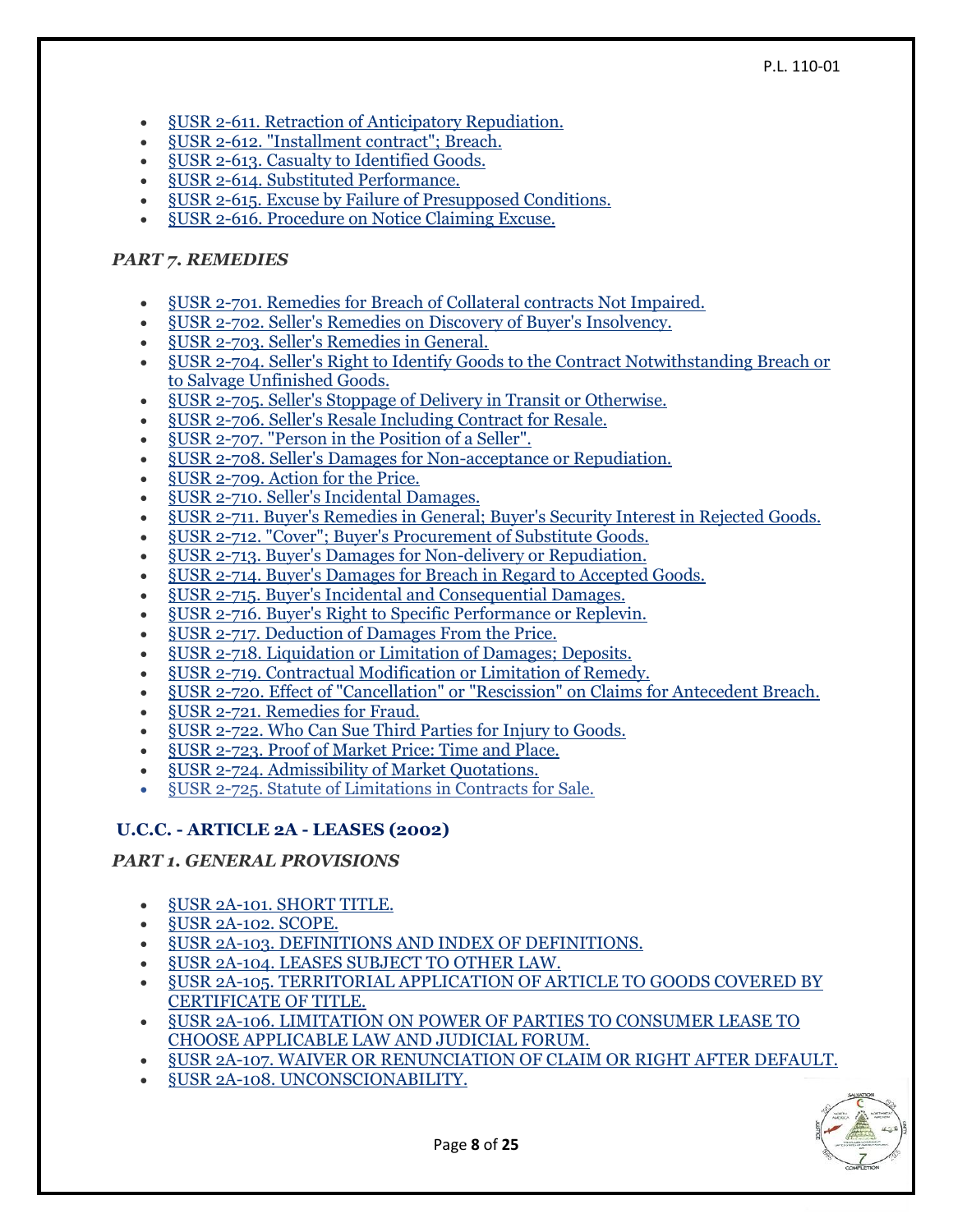#### §USR [2A-109. OPTION TO ACCELERATE AT WILL.](https://www.law.cornell.edu/ucc/2A/2A-109)

#### *PART 2. FORMATION AND CONSTRUCTION OF LEASE CONTRACT*

- §USR [2A-201. STATUTE OF FRAUDS.](https://www.law.cornell.edu/ucc/2A/2A-201)
- §USR [2A-202. FINAL WRITTEN EXPRESSION: PAROL OR EXTRINSIC EVIDENCE.](https://www.law.cornell.edu/ucc/2A/2A-202)
- §USR [2A-203. SEALS INOPERATIVE.](https://www.law.cornell.edu/ucc/2A/2A-203)
- §USR [2A-204. FORMATION IN GENERAL.](https://www.law.cornell.edu/ucc/2A/2A-204)
- §USR [2A-205. FIRM OFFERS.](https://www.law.cornell.edu/ucc/2A/2A-205)
- §USR [2A-206. OFFER AND ACCEPTANCE IN FORMATION OF LEASE CONTRACT.](https://www.law.cornell.edu/ucc/2A/2A-206)
- §USR [2A-207. COURSE OF PERFORMANCE OR PRACTICAL CONSTRUCTION.](https://www.law.cornell.edu/ucc/2A/2A-207)
- §USR 2A-208. [MODIFICATION, RESCISSION AND WAIVER.](https://www.law.cornell.edu/ucc/2A/2A-208)
- §USR [2A-209. LESSEE UNDER FINANCE LEASE AS BENEFICIARY OF SUPPLY](https://www.law.cornell.edu/ucc/2A/2A-209)  [CONTRACT.](https://www.law.cornell.edu/ucc/2A/2A-209)
- §USR [2A-210. EXPRESS WARRANTIES.](https://www.law.cornell.edu/ucc/2A/2A-210)
- §USR [2A-211. WARRANTIES AGAINST INTERFERENCE AND AGAINST](https://www.law.cornell.edu/ucc/2A/2A-211)  [INFRINGEMENT; LESSEE'S OBLIGATION AGAINST INFRINGEMENT.](https://www.law.cornell.edu/ucc/2A/2A-211)
- §USR [2A-212. IMPLIED WARRANTY OF MERCHANTABILITY.](https://www.law.cornell.edu/ucc/2A/2A-212)
- §USR [2A-213. IMPLIED WARRANTY OF FITNESS FOR PARTICULAR PURPOSE.](https://www.law.cornell.edu/ucc/2A/2A-213)
- §USR [2A-214. EXCLUSION OR MODIFICATION OF WARRANTIES.](https://www.law.cornell.edu/ucc/2A/2A-214)
- §USR [2A-215. CUMULATION AND CONFLICT OF WARRANTIES EXPRESS OR](https://www.law.cornell.edu/ucc/2A/2A-215)  [IMPLIED.](https://www.law.cornell.edu/ucc/2A/2A-215)
- §USR [2A-216. THIRD-PARTY BENEFICIARIES OF EXPRESS AND IMPLIED](https://www.law.cornell.edu/ucc/2A/2A-216)  [WARRANTIES.](https://www.law.cornell.edu/ucc/2A/2A-216)
- **SUSR [2A-217. IDENTIFICATION.](https://www.law.cornell.edu/ucc/2A/2A-217)**
- §USR [2A-218. INSURANCE AND PROCEEDS.](https://www.law.cornell.edu/ucc/2A/2A-218)
- §USR [2A-219. RISK OF LOSS.](https://www.law.cornell.edu/ucc/2A/2A-219)
- §USR [2A-220. EFFECT OF DEFAULT ON RISK OF LOSS.](https://www.law.cornell.edu/ucc/2A/2A-220)
- §USR [2A-221. CASUALTY TO IDENTIFIED GOODS.](https://www.law.cornell.edu/ucc/2A/2A-221)

# *PART 3. EFFECT OF LEASE CONTRACT*

- §USR [2A-301. ENFORCEABILITY OF LEASE CONTRACT.](https://www.law.cornell.edu/ucc/2A/2A-301)
- §USR [2A-302. TITLE TO AND POSSESSION OF GOODS.](https://www.law.cornell.edu/ucc/2A/2A-302)
- §USR [2A-303. ALIENABILITY OF PARTY'S INTEREST UNDER LEASE CONTRACT OR](https://www.law.cornell.edu/ucc/2A/2A-303)  [OF LESSOR'S RESIDUAL INTEREST IN GOODS; DELEGATION OF PERFORMANCE;](https://www.law.cornell.edu/ucc/2A/2A-303)  [TRANSFER OF RIGHTS.](https://www.law.cornell.edu/ucc/2A/2A-303)
- §USR [2A-304. SUBSEQUENT LEASE OF GOODS BY LESSOR.](https://www.law.cornell.edu/ucc/2A/2A-304)
- §USR [2A-305. SALE OR SUBLEASE OF GOODS BY LESSEE.](https://www.law.cornell.edu/ucc/2A/2A-305)
- §USR [2A-306. PRIORITY OF CERTAIN LIENS ARISING BY OPERATION OF LAW.](https://www.law.cornell.edu/ucc/2A/2A-306)
- §USR [2A-307. PRIORITY OF LIENS ARISING BY ATTACHMENT OR LEVY ON,](https://www.law.cornell.edu/ucc/2A/2A-307)  [SECURITY INTERESTS IN, AND OTHER CLAIMS TO GOODS.](https://www.law.cornell.edu/ucc/2A/2A-307)
- §USR [2A-308. SPECIAL RIGHTS OF CREDITORS.](https://www.law.cornell.edu/ucc/2A/2A-308)
- §USR [2A-309. LESSOR'S AND LESSEE'S RIGHTS WHEN GOODS BECOME](https://www.law.cornell.edu/ucc/2A/2A-309)  [FIXTURES.](https://www.law.cornell.edu/ucc/2A/2A-309)
- §USR [2A-310. LESSOR'S AND LESSEE'S RIGHTS WHEN GOODS BECOME](https://www.law.cornell.edu/ucc/2A/2A-310)  [ACCESSIONS.](https://www.law.cornell.edu/ucc/2A/2A-310)
- §USR [2A-311. PRIORITY SUBJECT TO SUBORDINATION.](https://www.law.cornell.edu/ucc/2A/2A-311)

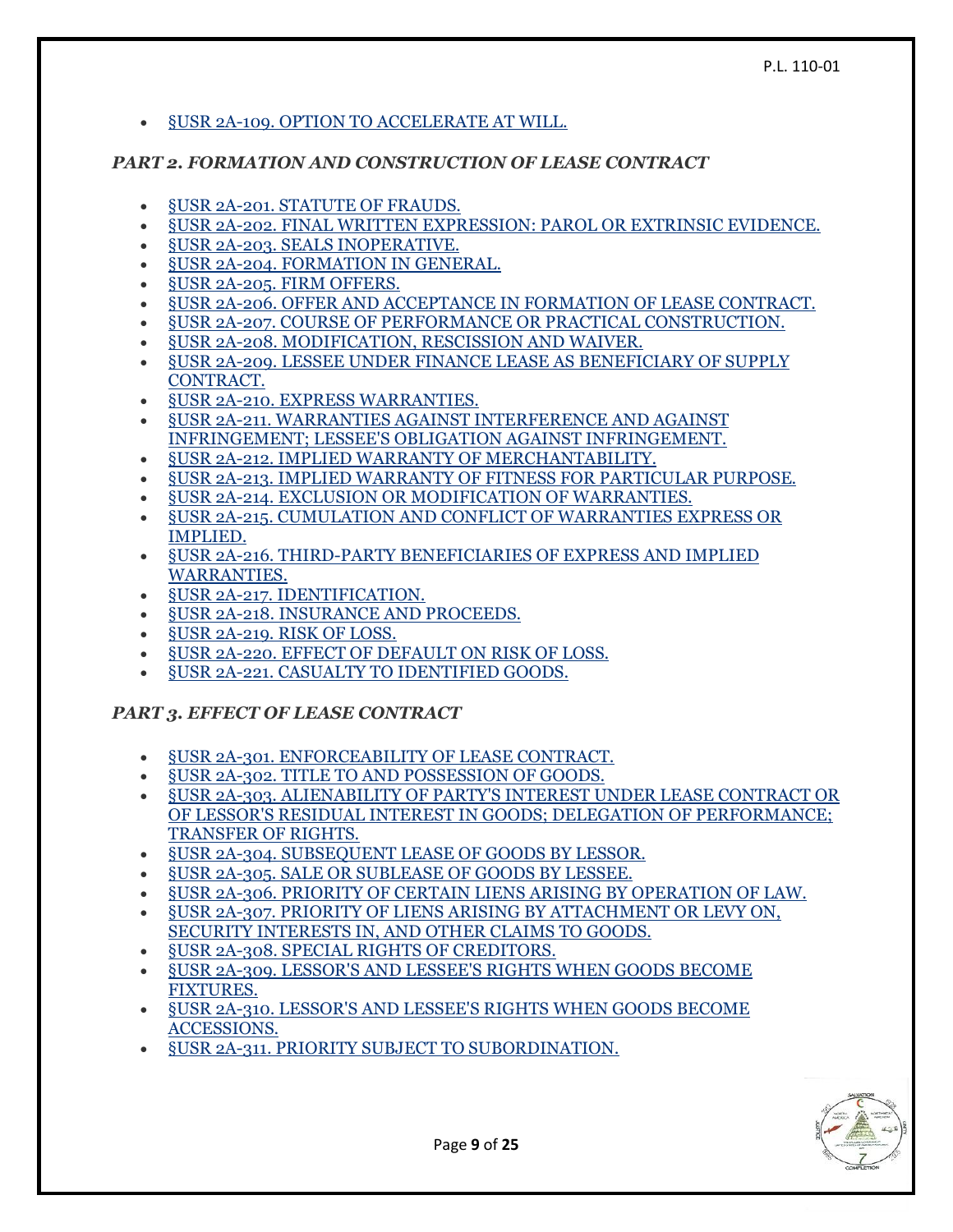#### *PART 4. PERFORMANCE OF LEASE CONTRACT: REPUDIATED, SUBSTITUTED AND EXCUSED*

- §USR [2A-401. INSECURITY: ADEQUATE ASSURANCE OF PERFORMANCE.](https://www.law.cornell.edu/ucc/2A/2A-401)
- §USR [2A-402. ANTICIPATORY REPUDIATION.](https://www.law.cornell.edu/ucc/2A/2A-402)
- §USR [2A-403. RETRACTION OF ANTICIPATORY REPUDIATION.](https://www.law.cornell.edu/ucc/2A/2A-403)
- §USR [2A-404. SUBSTITUTED PERFORMANCE.](https://www.law.cornell.edu/ucc/2A/2A-404)
- §USR [2A-405. EXCUSED PERFORMANCE.](https://www.law.cornell.edu/ucc/2A/2A-405)
- §USR [2A-406. PROCEDURE ON EXCUSED PERFORMANCE.](https://www.law.cornell.edu/ucc/2A/2A-406)
- §USR [2A-407. IRREVOCABLE PROMISES: FINANCE LEASES.](https://www.law.cornell.edu/ucc/2A/2A-407)

## *PART 5. DEFAULT*

#### *A. IN GENERAL*

- §USR [2A-501. DEFAULT: PROCEDURE.](https://www.law.cornell.edu/ucc/2A/2A-501)
- §USR [2A-502. NOTICE AFTER DEFAULT.](https://www.law.cornell.edu/ucc/2A/2A-502)
- §USR [2A-503. MODIFICATION OR IMPAIRMENT OF RIGHTS AND REMEDIES.](https://www.law.cornell.edu/ucc/2A/2A-503)
- §USR [2A-504. LIQUIDATION OF DAMAGES.](https://www.law.cornell.edu/ucc/2A/2A-504)
- §USR [2A-505. CANCELLATION AND TERMINATION AND EFFECT OF](https://www.law.cornell.edu/ucc/2A/2A-505)  [CANCELLATION, TERMINATION, RESCISSION, OR FRAUD ON RIGHTS AND](https://www.law.cornell.edu/ucc/2A/2A-505)  [REMEDIES.](https://www.law.cornell.edu/ucc/2A/2A-505)
- §USR [2A-506. STATUTE OF LIMITATIONS.](https://www.law.cornell.edu/ucc/2A/2A-506)
- §USR [2A-507. PROOF OF MARKET RENT: TIME AND PLACE.](https://www.law.cornell.edu/ucc/2A/2A-507)

## *B. DEFAULT BY LESSOR*

- §USR [2A-508. LESSEE'S REMEDIES.](https://www.law.cornell.edu/ucc/2A/2A-508)
- §USR [2A-509. LESSEE'S RIGHTS ON IMPROPER](https://www.law.cornell.edu/ucc/2A/2A-509) DELIVERY; RIGHTFUL [REJECTION.](https://www.law.cornell.edu/ucc/2A/2A-509)
- §USR [2A-510. INSTALLMENT LEASE CONTRACTS: REJECTION AND DEFAULT.](https://www.law.cornell.edu/ucc/2A/2A-510)
- §USR [2A-511. MERCHANT LESSEE'S DUTIES AS TO RIGHTFULLY REJECTED](https://www.law.cornell.edu/ucc/2A/2A-511)  [GOODS.](https://www.law.cornell.edu/ucc/2A/2A-511)
- §USR [2A-512. LESSEE'S DUTIES AS TO RIGHTFULLY REJECTED GOODS.](https://www.law.cornell.edu/ucc/2A/2A-512)
- §USR [2A-513. CURE BY LESSOR OF IMPROPER TENDER OR DELIVERY;](https://www.law.cornell.edu/ucc/2A/2A-513)  [REPLACEMENT.](https://www.law.cornell.edu/ucc/2A/2A-513)
- §USR [2A-514. WAIVER OF LESSEE'S OBJECTIONS.](https://www.law.cornell.edu/ucc/2A/2A-514)
- §USR [2A-515. ACCEPTANCE OF GOODS.](https://www.law.cornell.edu/ucc/2A/2A-515)
- §USR [2A-516. EFFECT OF ACCEPTANCE OF GOODS; NOTICE OF DEFAULT;](https://www.law.cornell.edu/ucc/2A/2A-516)  [BURDEN OF ESTABLISHING DEFAULT AFTER ACCEPTANCE; NOTICE OF CLAIM](https://www.law.cornell.edu/ucc/2A/2A-516)  [OR LITIGATION TO PERSON ANSWERABLE OVER.](https://www.law.cornell.edu/ucc/2A/2A-516)
- §USR [2A-517. REVOCATION OF ACCEPTANCE OF GOODS.](https://www.law.cornell.edu/ucc/2A/2A-517)
- §USR [2A-519. LESSEE'S DAMAGES FOR NON-DELIVERY, REPUDIATION, DEFAULT,](https://www.law.cornell.edu/ucc/2A/2A-519)  [AND BREACH OF WARRANTY IN REGARD TO ACCEPTED](https://www.law.cornell.edu/ucc/2A/2A-519) GOODS.
- §USR [2A-520. LESSEE'S INCIDENTAL AND CONSEQUENTIAL DAMAGES.](https://www.law.cornell.edu/ucc/2A/2A-520)
- §USR [2A-521. LESSEE'S RIGHT TO SPECIFIC PERFORMANCE OR REPLEVIN.](https://www.law.cornell.edu/ucc/2A/2A-521)
- §USR [2A-522. LESSEE'S RIGHT TO GOODS ON LESSOR'S INSOLVENCY.](https://www.law.cornell.edu/ucc/2A/2A-522)

*C. DEFAULT BY LESSEE*



Page **10** of **25**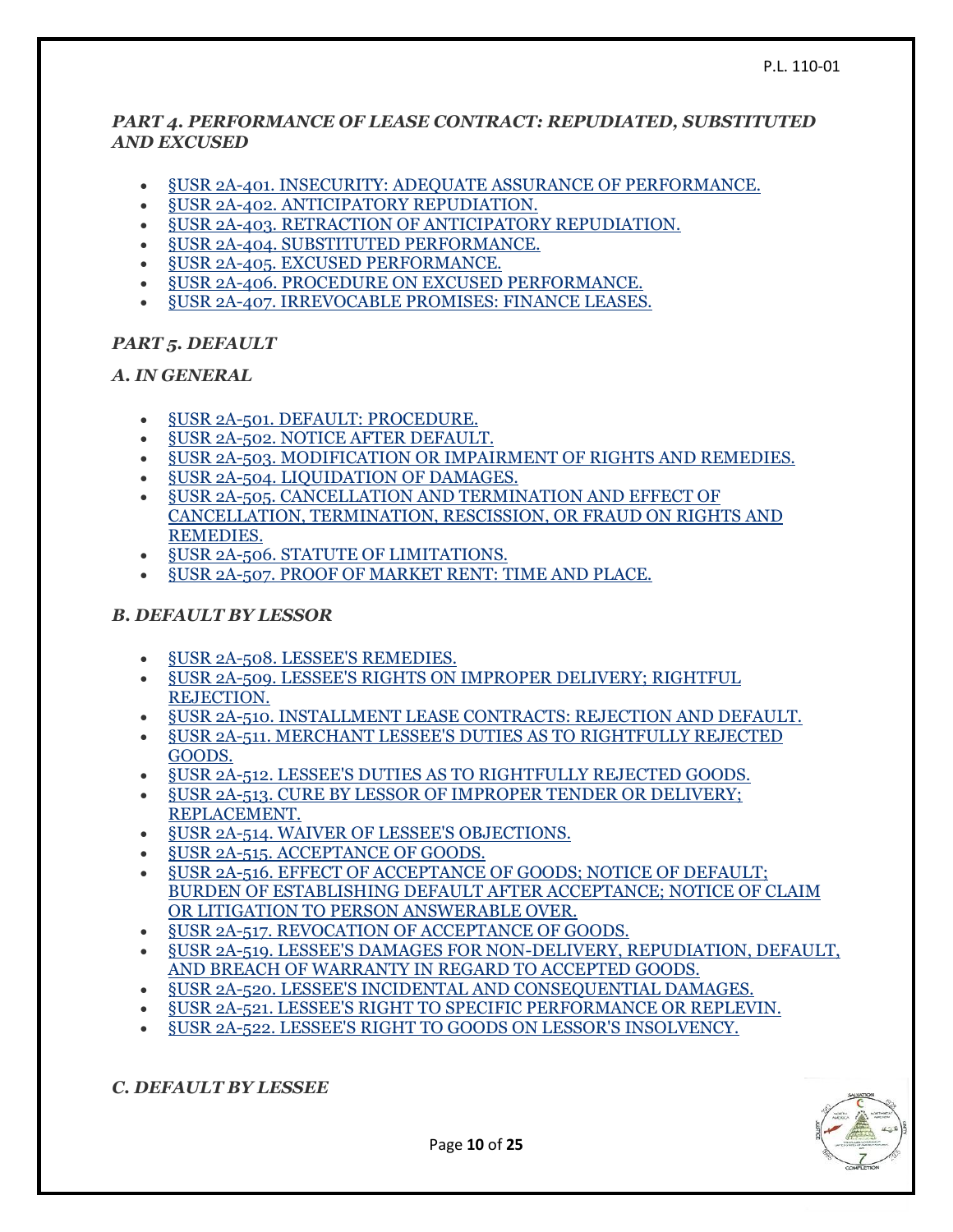- §USR [2A-523. LESSOR'S REMEDIES.](https://www.law.cornell.edu/ucc/2A/2A-523)
- §USR [2A-524. LESSOR'S RIGHT TO IDENTIFY GOODS TO LEASE CONTRACT.](https://www.law.cornell.edu/ucc/2A/2A-524)
- §USR [2A-525. LESSOR'S RIGHT TO POSSESSION OF GOODS.](https://www.law.cornell.edu/ucc/2A/2A-525)
- §USR [2A-526. LESSOR'S STOPPAGE OF DELIVERY IN TRANSIT OR OTHERWISE.](https://www.law.cornell.edu/ucc/2A/2A-526)
- §USR [2A-527. LESSOR'S RIGHTS TO DISPOSE OF GOODS.](https://www.law.cornell.edu/ucc/2A/2A-527)
- §USR [2A-528. LESSOR'S DAMAGES FOR NON-ACCEPTANCE, FAILURE TO PAY,](https://www.law.cornell.edu/ucc/2A/2A-528)  [REPUDIATION, OR OTHER DEFAULT.](https://www.law.cornell.edu/ucc/2A/2A-528)
- §USR [2A-529. LESSOR'S ACTION FOR THE RENT.](https://www.law.cornell.edu/ucc/2A/2A-529)
- §USR [2A-530. LESSOR'S INCIDENTAL DAMAGES.](https://www.law.cornell.edu/ucc/2A/2A-530)
- §USR [2A-531. STANDING TO SUE THIRD PARTIES FOR INJURY TO GOODS.](https://www.law.cornell.edu/ucc/2A/2A-531)
- §USR [2A-532. LESSOR'S RIGHTS TO RESIDUAL INTEREST.](https://www.law.cornell.edu/ucc/2A/2A-532)

#### **U.C.C. - ARTICLE 3 - NEGOTIABLE INSTRUMENTS (2002)**

#### **PART 1. GENERAL PROVISIONS AND DEFINITIONS**

- §USR [3-101.](https://www.law.cornell.edu/ucc/3/3-101) SHORT TITLE.
- §USR [3-102.](https://www.law.cornell.edu/ucc/3/3-102) SUBJECT MATTER.
- §USR [3-103.](https://www.law.cornell.edu/ucc/3/3-103) DEFINITIONS.
- §USR [3-104.](https://www.law.cornell.edu/ucc/3/3-104) NEGOTIABLE INSTRUMENT.
- §USR [3-105.](https://www.law.cornell.edu/ucc/3/3-105) ISSUE OF INSTRUMENT.
- §USR [3-106.](https://www.law.cornell.edu/ucc/3/3-106) UNCONDITIONAL PROMISE OR ORDER.
- §USR [3-107.](https://www.law.cornell.edu/ucc/3/3-107) INSTRUMENT PAYABLE IN FOREIGN MONEY.
- §USR [3-108.](https://www.law.cornell.edu/ucc/3/3-108) PAYABLE ON DEMAND OR AT DEFINITE TIME.
- §USR [3-109.](https://www.law.cornell.edu/ucc/3/3-109) PAYABLE TO BEARER OR TO ORDER.
- §USR [3-110.](https://www.law.cornell.edu/ucc/3/3-110) IDENTIFICATION OF PERSON TO WHOM INSTRUMENT IS PAYABLE.
- [§USR](https://www.law.cornell.edu/ucc/3/3-111) 3-111. PLACE OF PAYMENT.
- [§USR](https://www.law.cornell.edu/ucc/3/3-112) 3-112. INTEREST.
- [§USR](https://www.law.cornell.edu/ucc/3/3-113) 3-113. DATE OF INSTRUMENT.
- [§USR](https://www.law.cornell.edu/ucc/3/3-114) 3-114. CONTRADICTORY TERMS OF INSTRUMENT.
- [§USR](https://www.law.cornell.edu/ucc/3/3-115) 3-115. INCOMPLETE INSTRUMENT.
- [§USR](https://www.law.cornell.edu/ucc/3/3-116) 3-116. JOINT AND SEVERAL LIABILITY; CONTRIBUTION.
- [§USR](https://www.law.cornell.edu/ucc/3/3-117) 3-117. OTHER AGREEMENTS AFFECTING INSTRUMENT.
- §USR [3-118.](https://www.law.cornell.edu/ucc/3/3-118) STATUTE OF LIMITATIONS.
- [§USR](https://www.law.cornell.edu/ucc/3/3-119) 3-119. NOTICE OF RIGHT TO DEFEND ACTION.

#### **PART 2. NEGOTIATION, TRANSFER, AND INDORSEMENT**

- **§USR [3-201.](https://www.law.cornell.edu/ucc/3/3-201) NEGOTIATION.**
- §USR [3-202.](https://www.law.cornell.edu/ucc/3/3-202) NEGOTIATION SUBJECT TO RESCISSION.
- §USR [3-203.](https://www.law.cornell.edu/ucc/3/3-203) TRANSFER OF INSTRUMENT; RIGHTS ACQUIRED BY TRANSFER.
- §USR [3-204.](https://www.law.cornell.edu/ucc/3/3-204) INDORSEMENT.
- §USR [3-205.](https://www.law.cornell.edu/ucc/3/3-205) SPECIAL INDORSEMENT; BLANK INDORSEMENT; ANOMALOUS INDORSEMENT.
- §USR [3-206.](https://www.law.cornell.edu/ucc/3/3-206) RESTRICTIVE INDORSEMENT.
- §USR [3-207.](https://www.law.cornell.edu/ucc/3/3-207) REACQUISITION.

#### **PART 3. ENFORCEMENT OF INSTRUMENTS**

- §USR [3-301.](https://www.law.cornell.edu/ucc/3/3-301) PERSON ENTITLED TO ENFORCE INSTRUMENT.
- §USR [3-302.](https://www.law.cornell.edu/ucc/3/3-302) HOLDER IN DUE COURSE.



Page **11** of **25**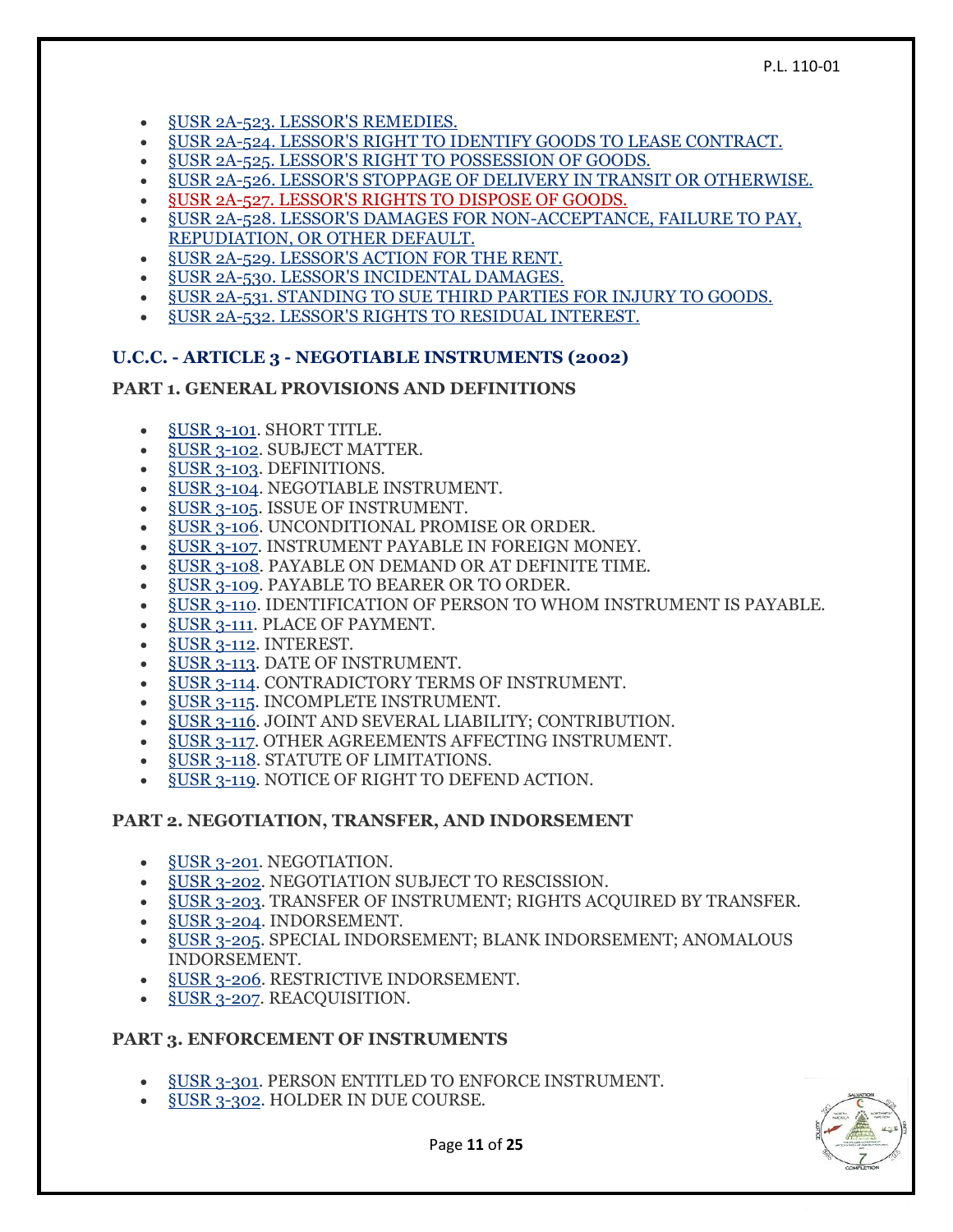- §USR [3-303.](https://www.law.cornell.edu/ucc/3/3-303) VALUE AND CONSIDERATION.
- §USR [3-304.](https://www.law.cornell.edu/ucc/3/3-304) OVERDUE INSTRUMENT.
- §USR [3-305.](https://www.law.cornell.edu/ucc/3/3-305) DEFENSES AND CLAIMS IN RECOUPMENT.
- §USR [3-306.](https://www.law.cornell.edu/ucc/3/3-306) CLAIMS TO AN INSTRUMENT.
- §USR [3-307.](https://www.law.cornell.edu/ucc/3/3-307) NOTICE OF BREACH OF FIDUCIARY DUTY.
- §USR [3-308.](https://www.law.cornell.edu/ucc/3/3-308) PROOF OF SIGNATURES AND STATUS AS HOLDER IN DUE COURSE.
- §USR [3-309.](https://www.law.cornell.edu/ucc/3/3-309) ENFORCEMENT OF LOST, DESTROYED, OR STOLEN INSTRUMENT.
- §USR [3-310.](https://www.law.cornell.edu/ucc/3/3-310) EFFECT OF INSTRUMENT ON OBLIGATION FOR WHICH TAKEN.
- [§USR](https://www.law.cornell.edu/ucc/3/3-311) 3-311. ACCORD AND SATISFACTION BY USE OF INSTRUMENT.
- §USR [3-312.](https://www.law.cornell.edu/ucc/3/3-312) LOST, DESTROYED, OR STOLEN CASHIER'S CHECK, TELLER'S CHECK, OR CERTIFIED CHECK.

#### **PART 4. LIABILITY OF PARTIES**

- §USR [3-401.](https://www.law.cornell.edu/ucc/3/3-401) SIGNATURE.
- §USR [3-402.](https://www.law.cornell.edu/ucc/3/3-402) SIGNATURE BY REPRESENTATIVE.
- §USR [3-403.](https://www.law.cornell.edu/ucc/3/3-403) UNAUTHORIZED SIGNATURE.
- §USR [3-404.](https://www.law.cornell.edu/ucc/3/3-404) IMPOSTORS; FICTITIOUS PAYEES.
- <u>§USR 3-405</u>. EMPLOYER'S RESPONSIBILITY FOR FRAUDULENT INDORSEMENT BY EMPLOYEE.
- §USR [3-406.](https://www.law.cornell.edu/ucc/3/3-406) NEGLIGENCE CONTRIBUTING TO FORGED SIGNATURE OR ALTERATION OF INSTRUMENT.
- §USR [3-407.](https://www.law.cornell.edu/ucc/3/3-407) ALTERATION.
- §USR [3-408.](https://www.law.cornell.edu/ucc/3/3-408) DRAWEE NOT LIABLE ON UNACCEPTED DRAFT.
- §USR [3-409.](https://www.law.cornell.edu/ucc/3/3-409) ACCEPTANCE OF DRAFT; CERTIFIED CHECK.
- §USR [3-410.](https://www.law.cornell.edu/ucc/3/3-410) ACCEPTANCE VARYING DRAFT.
- [§USR](https://www.law.cornell.edu/ucc/3/3-411) 3-411. REFUSAL TO PAY CASHIER'S CHECKS, TELLER'S CHECKS, AND CERTIFIED CHECKS.
- §USR [3-412.](https://www.law.cornell.edu/ucc/3/3-412) OBLIGATION OF ISSUER OF NOTE OR CASHIER'S CHECK.
- <u>§USR 3-413</u>. OBLIGATION OF ACCEPTOR.
- §USR [3-414.](https://www.law.cornell.edu/ucc/3/3-414) OBLIGATION OF DRAWER.
- §USR [3-415.](https://www.law.cornell.edu/ucc/3/3-415) OBLIGATION OF INDORSER.
- §USR [3-416.](https://www.law.cornell.edu/ucc/3/3-416) TRANSFER WARRANTIES.
- §USR [3-417.](https://www.law.cornell.edu/ucc/3/3-417) PRESENTMENT WARRANTIES.
- §USR [3-418.](https://www.law.cornell.edu/ucc/3/3-418) PAYMENT OR ACCEPTANCE BY MISTAKE.
- §USR [3-419.](https://www.law.cornell.edu/ucc/3/3-419) INSTRUMENTS SIGNED FOR ACCOMMODATION.
- §USR [3-420.](https://www.law.cornell.edu/ucc/3/3-420) CONVERSION OF INSTRUMENT.

#### **PART 5. DISHONOR**

- §USR [3-501.](https://www.law.cornell.edu/ucc/3/3-501) PRESENTMENT.
- §USR [3-502.](https://www.law.cornell.edu/ucc/3/3-502) DISHONOR.
- §USR [3-503.](https://www.law.cornell.edu/ucc/3/3-503) NOTICE OF DISHONOR.
- §USR [3-504.](https://www.law.cornell.edu/ucc/3/3-504) EXCUSED PRESENTMENT AND NOTICE OF DISHONOR.
- §USR [3-505.](https://www.law.cornell.edu/ucc/3/3-505) EVIDENCE OF DISHONOR.

#### **PART 6. DISCHARGE AND PAYMENT**

- §USR [3-601.](https://www.law.cornell.edu/ucc/3/3-601) DISCHARGE AND EFFECT OF DISCHARGE.
- §USR [3-602.](https://www.law.cornell.edu/ucc/3/3-602) PAYMENT.
- §USR [3-603.](https://www.law.cornell.edu/ucc/3/3-603) TENDER OF PAYMENT.

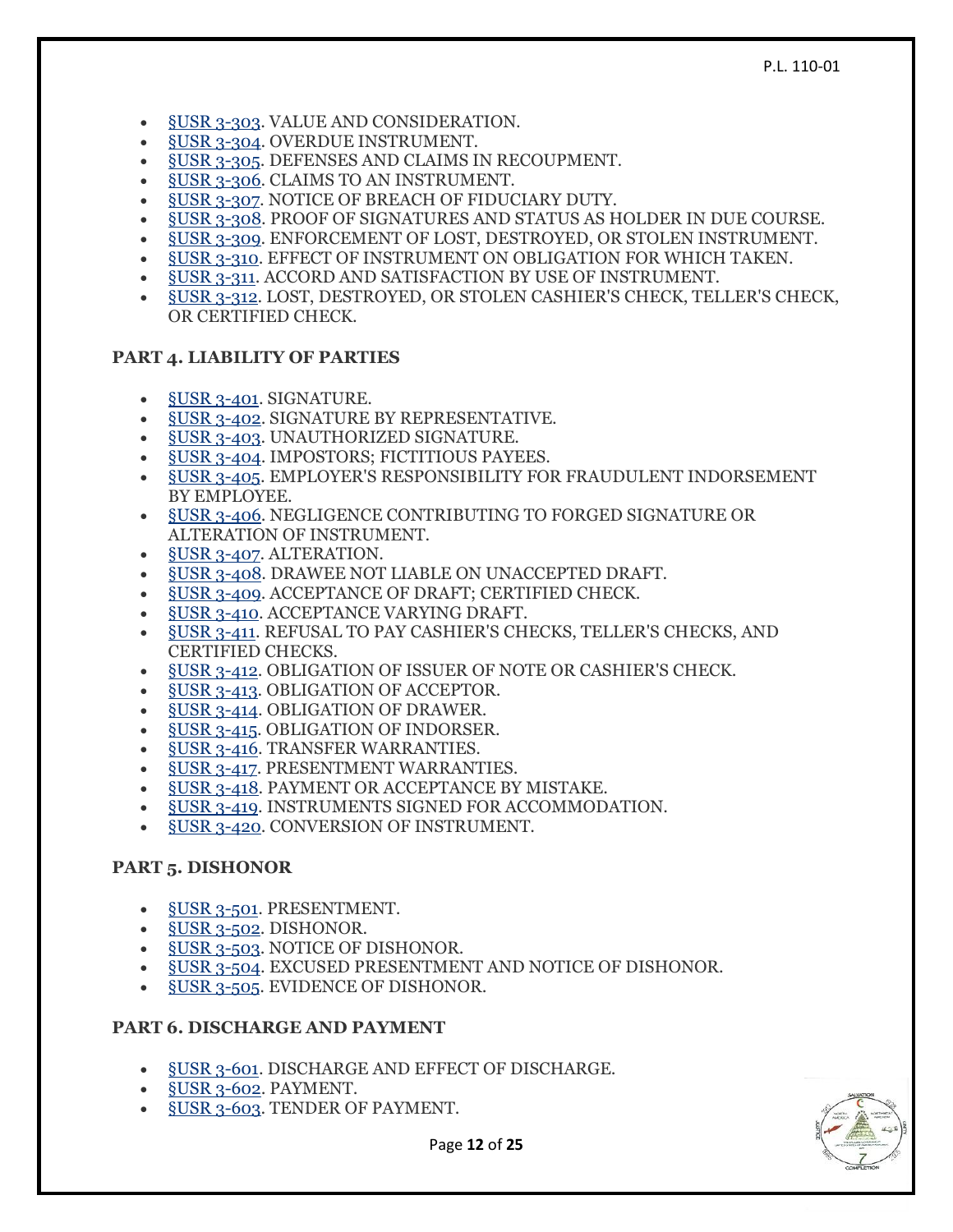- §USR [3-604.](https://www.law.cornell.edu/ucc/3/3-604) DISCHARGE BY CANCELLATION OR RENUNCIATION.
- §USR [3-605.](https://www.law.cornell.edu/ucc/3/3-605) DISCHARGE OF INDORSERS AND ACCOMMODATION PARTIES.

#### U.C.C. - ARTICLE 4 - BANK DEPOSITS AND COLLECTIONS (2002)

#### **PART 1. GENERAL PROVISIONS AND DEFINITIONS**

- **§USR [4-101.](https://www.law.cornell.edu/ucc/4/4-101) SHORT TITLE.**
- §USR [4-102.](https://www.law.cornell.edu/ucc/4/4-102) APPLICABILITY.
- §USR [4-103.](https://www.law.cornell.edu/ucc/4/4-103) VARIATION BY AGREEMENT; MEASURE OF DAMAGES; ACTION CONSTITUTING ORDINARY CARE.
- §USR [4-104.](https://www.law.cornell.edu/ucc/4/4-104) DEFINITIONS AND INDEX OF DEFINITIONS.
- §USR [4-105.](https://www.law.cornell.edu/ucc/4/4-105) "BANK"; "DEPOSITARY BANK"; "PAYOR BANK"; "INTERMEDIARY BANK"; "COLLECTING BANK"; "PRESENTING BANK".
- §USR [4-106.](https://www.law.cornell.edu/ucc/4/4-106) PAYABLE THROUGH OR PAYABLE AT BANK; COLLECTING BANK.
- §USR [4-107.](https://www.law.cornell.edu/ucc/4/4-107) SEPARATE OFFICE OF BANK.
- §USR [4-108.](https://www.law.cornell.edu/ucc/4/4-108) TIME OF RECEIPT OF ITEMS.
- §USR [4-109.](https://www.law.cornell.edu/ucc/4/4-109) DELAYS.
- §USR [4-110.](https://www.law.cornell.edu/ucc/4/4-110) ELECTRONIC PRESENTMENT.
- [§USR](https://www.law.cornell.edu/ucc/4/4-111) 4-111. STATUTE OF LIMITATIONS.

## **PART 2. COLLECTION OF ITEMS: DEPOSITARY AND COLLECTING BANKS**

- §USR [4-201.](https://www.law.cornell.edu/ucc/4/4-201) STATUS OF COLLECTING BANK AS AGENT AND PROVISIONAL STATUS OF CREDITS; APPLICABILITY OF ARTICLE; ITEM INDORSED "PAY ANY BANK".
- §USR [4-202.](https://www.law.cornell.edu/ucc/4/4-202) RESPONSIBILITY FOR COLLECTION OR RETURN; WHEN ACTION TIMELY.
- **§USR [4-203.](https://www.law.cornell.edu/ucc/4/4-203) EFFECT OF INSTRUCTIONS.**
- §USR [4-204.](https://www.law.cornell.edu/ucc/4/4-204) METHODS OF SENDING AND PRESENTING; SENDING DIRECTLY TO PAYOR BANK.
- §USR [4-205.](https://www.law.cornell.edu/ucc/4/4-205) DEPOSITARY BANK HOLDER OF UNINDORSED ITEM.
- §USR [4-206.](https://www.law.cornell.edu/ucc/4/4-206) TRANSFER BETWEEN BANKS.
- §USR [4-207.](https://www.law.cornell.edu/ucc/4/4-207) TRANSFER WARRANTIES.
- §USR [4-208.](https://www.law.cornell.edu/ucc/4/4-208) PRESENTMENT WARRANTIES.
- §USR [4-209.](https://www.law.cornell.edu/ucc/4/4-209) ENCODING AND RETENTION WARRANTIES.
- §USR [4-210.](https://www.law.cornell.edu/ucc/4/4-210) SECURITY INTEREST OF COLLECTING BANK IN ITEMS, ACCOMPANYING DOCUMENTS AND PROCEEDS.
- §USR [4-211.](https://www.law.cornell.edu/ucc/4/4-211) WHEN BANK GIVES VALUE FOR PURPOSES OF HOLDER IN DUE COURSE.
- §USR [4-212.](https://www.law.cornell.edu/ucc/4/4-212) PRESENTMENT BY NOTICE OF ITEM NOT PAYABLE BY, THROUGH, OR AT BANK; LIABILITY OF DRAWER OR INDORSER.
- §USR [4-213.](https://www.law.cornell.edu/ucc/4/4-213) MEDIUM AND TIME OF SETTLEMENT BY BANK.
- §USR [4-214.](https://www.law.cornell.edu/ucc/4/4-214) RIGHT OF CHARGE-BACK OR REFUND; LIABILITY OF COLLECTING BANK; RETURN OF ITEM.
- §USR [4-215.](https://www.law.cornell.edu/ucc/4/4-215) FINAL PAYMENT OF ITEM BY PAYOR BANK; WHEN PROVISIONAL DEBITS AND CREDITS BECOME FINAL; WHEN CERTAIN CREDITS BECOME AVAILABLE FOR WITHDRAWAL.
- §USR [4-216.](https://www.law.cornell.edu/ucc/4/4-216) INSOLVENCY AND PREFERENCE.

#### **PART 3. COLLECTION OF ITEMS: PAYOR BANKS.**



Page **13** of **25**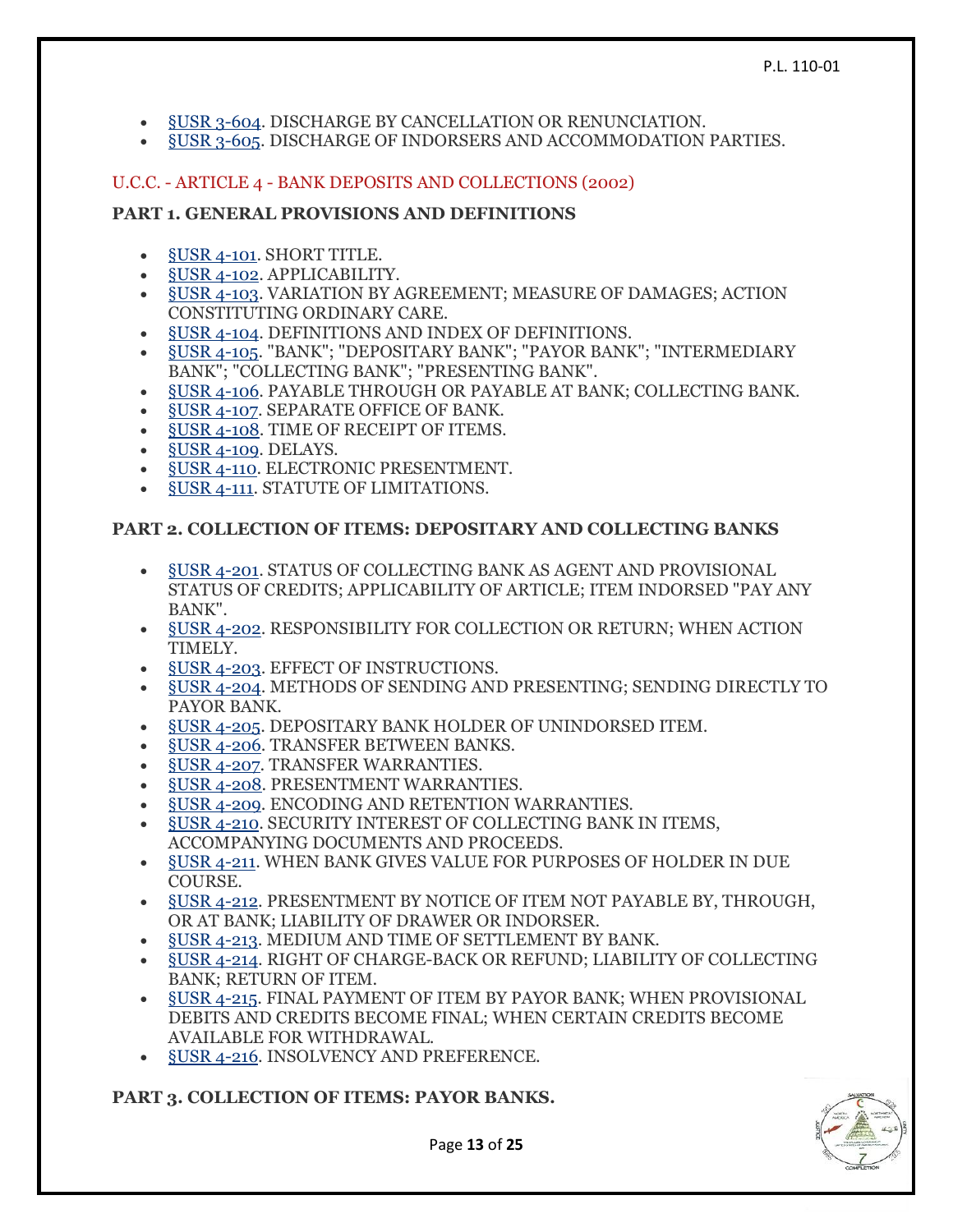- §USR [4-301.](https://www.law.cornell.edu/ucc/4/4-301) DEFERRED POSTING; RECOVERY OF PAYMENT BY RETURN OF ITEMS; TIME OF DISHONOR; RETURN OF ITEMS BY PAYOR BANK.
- §USR [4-302.](https://www.law.cornell.edu/ucc/4/4-302) PAYOR BANK'S RESPONSIBILITY FOR LATE RETURN OF ITEM.
- §USR [4-303.](https://www.law.cornell.edu/ucc/4/4-303) WHEN ITEMS SUBJECT TO NOTICE, STOP-PAYMENT ORDER, LEGAL PROCESS, OR SETOFF; ORDER IN WHICH ITEMS MAY BE CHARGED OR CERTIFIED.

# **PART 4. RELATIONSHIP BETWEEN PAYOR BANK AND ITS CUSTOMER**

- §USR [4-401.](https://www.law.cornell.edu/ucc/4/4-401) WHEN BANK MAY CHARGE CUSTOMER'S ACCOUNT.
- §USR 4-402. BANK'S LIABILITY TO CUSTOMER FOR WRONGFUL DISHONOR; TIME OF DETERMINING INSUFFICIENCY OF ACCOUNT.
- §USR [4-403.](https://www.law.cornell.edu/ucc/4/4-403) CUSTOMER'S RIGHT TO STOP PAYMENT; BURDEN OF PROOF OF LOSS.
- §USR [4-404.](https://www.law.cornell.edu/ucc/4/4-404) BANK NOT OBLIGED TO PAY CHECK MORE THAN SIX MONTHS OLD.
- §USR [4-405.](https://www.law.cornell.edu/ucc/4/4-405) DEATH OR INCOMPETENCE OF CUSTOMER.
- §USR [4-406.](https://www.law.cornell.edu/ucc/4/4-406) CUSTOMER'S DUTY TO DISCOVER AND REPORT UNAUTHORIZED SIGNATURE OR ALTERATION.
- §USR [4-407.](https://www.law.cornell.edu/ucc/4/4-407) PAYOR BANK'S RIGHT TO SUBROGATION ON IMPROPER PAYMENT.

# **PART 5. COLLECTION OF DOCUMENTATARY DRAFTS**

- §USR [4-501.](https://www.law.cornell.edu/ucc/4/4-501) HANDLING OF DOCUMENTARY DRAFTS; DUTY TO SEND FOR PRESENTMENT AND TO NOTIFY CUSTOMER OF DISHONOR.
- §USR [4-502.](https://www.law.cornell.edu/ucc/4/4-502) PRESENTMENT OF "ON ARRIVAL" DRAFTS.
- §USR [4-503.](https://www.law.cornell.edu/ucc/4/4-503) RESPONSIBILITY OF PRESENTING BANK FOR DOCUMENTS AND GOODS; REPORT OF REASONS FOR DISHONOR; REFEREE IN CASE OF NEED.
- §USR [4-504.](https://www.law.cornell.edu/ucc/4/4-504) PRIVILEGE OF PRESENTING BANK TO DEAL WITH GOODS; SECURITY INTEREST FOR EXPENSES.

# **U.C.C. - ARTICLE 4A - FUNDS TRANSFER (2012)**

# **PART 1. SUBJECT MATTER AND DEFINITIONS**

- **§USR [4A-101.](https://www.law.cornell.edu/ucc/4A/4A-101) SHORT TITLE.**
- §USR [4A-102.](https://www.law.cornell.edu/ucc/4A/4A-102) SUBJECT MATTER.
- §USR [4A-103.](https://www.law.cornell.edu/ucc/4A/4A-103) PAYMENT ORDER DEFINITIONS.
- §USR [4A-104.](https://www.law.cornell.edu/ucc/4A/4A-104) FUNDS TRANSFER DEFINITIONS.
- §USR [4A-105.](https://www.law.cornell.edu/ucc/4A/4A-105) OTHER DEFINITIONS.
- §USR [4A-106.](https://www.law.cornell.edu/ucc/4A/4A-106) TIME PAYMENT ORDER IS RECEIVED.
- §USR [4A-107.](https://www.law.cornell.edu/ucc/4A/4A-107) FEDERAL RESERVE REGULATIONS AND OPERATING CIRCULARS.
- §USR [4A-108.](https://www.law.cornell.edu/ucc/4A/4A-108) EXCLUSION OF CONSUMER TRANSACTIONS GOVERNED BY FEDERAL LAW.

# **PART 2. ISSUE AND ACCEPTANCE OF PAYMENT ORDER**

- §USR [4A-201.](https://www.law.cornell.edu/ucc/4A/4A-201) SECURITY PROCEDURE.
- §USR [4A-202.](https://www.law.cornell.edu/ucc/4A/4A-202) AUTHORIZED AND VERIFIED PAYMENT ORDERS.
- §USR [4A-203.](https://www.law.cornell.edu/ucc/4A/4A-203) UNENFORCEABILITY OF CERTAIN VERIFIED PAYMENT ORDERS.
- §USR [4A-204.](https://www.law.cornell.edu/ucc/4A/4A-204) REFUND OF PAYMENT AND DUTY OF CUSTOMER TO REPORT WITH RESPECT TO UNAUTHORIZED PAYMENT ORDER.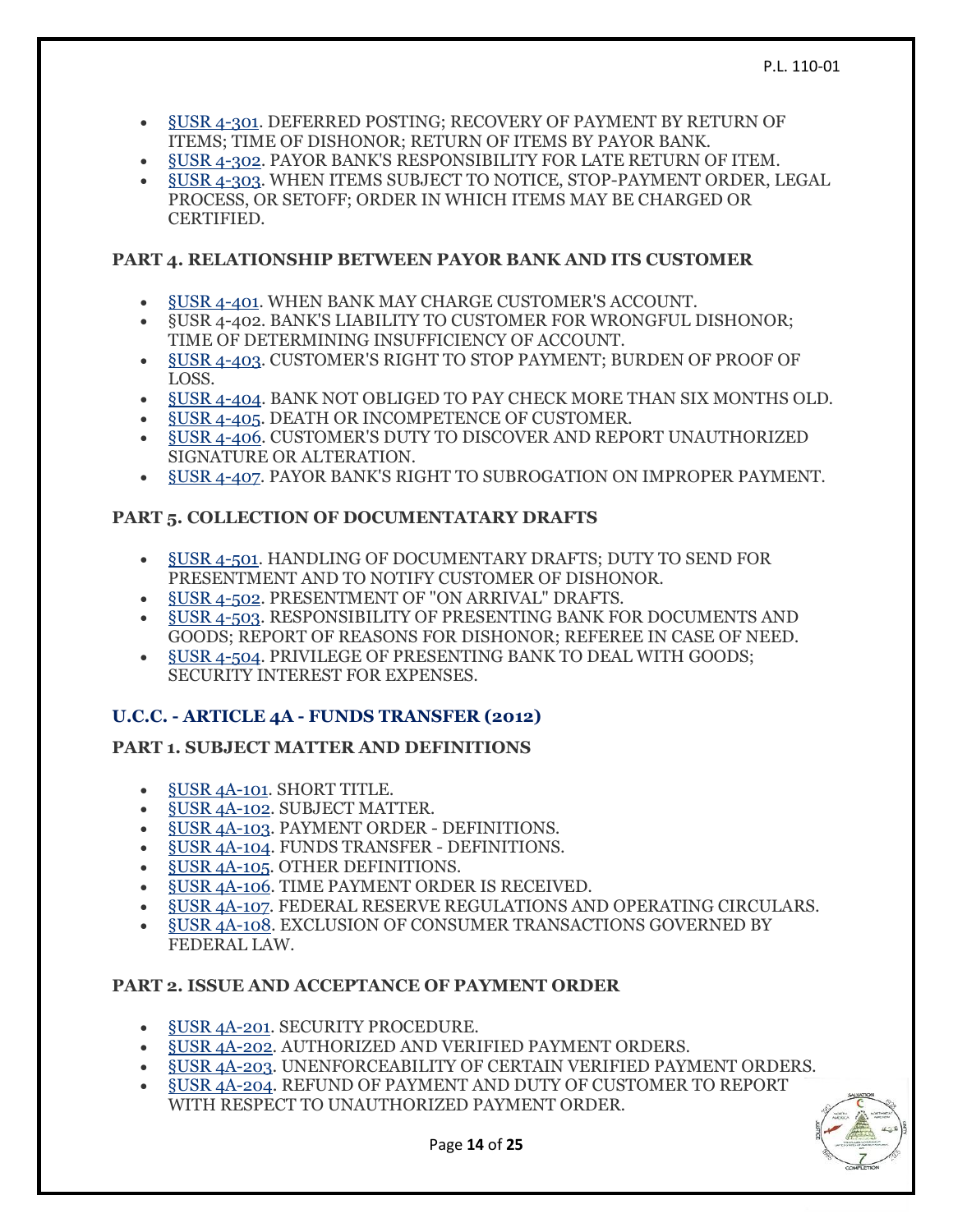- §USR [4A-205.](https://www.law.cornell.edu/ucc/4A/4A-205) ERRONEOUS PAYMENT ORDERS.
- §USR [4A-206.](https://www.law.cornell.edu/ucc/4A/4A-206) TRANSMISSION OF PAYMENT ORDER THROUGH FUNDS-TRANSFER OR OTHER COMMUNICATION SYSTEM.
- §USR [4A-207.](https://www.law.cornell.edu/ucc/4A/4A-207) MISDESCRIPTION OF BENEFICIARY.
- §USR [4A-208.](https://www.law.cornell.edu/ucc/4A/4A-208) MISDESCRIPTION OF INTERMEDIARY BANK OR BENEFICIARY'S BANK.
- §USR [4A-209.](https://www.law.cornell.edu/ucc/4A/4A-209) ACCEPTANCE OF PAYMENT ORDER.
- §USR [4A-210.](https://www.law.cornell.edu/ucc/4A/4A-210) REJECTION OF PAYMENT ORDER.
- §USR [4A-211.](https://www.law.cornell.edu/ucc/4A/4A-211) CANCELLATION AND AMENDMENT OF PAYMENT ORDER.
- §USR [4A-212.](https://www.law.cornell.edu/ucc/4A/4A-212) LIABILITY AND DUTY OF RECEIVING BANK REGARDING UNACCEPTED PAYMENT ORDER.

#### **PART 3. EXECUTION OF SENDER'S PAYMENT ORDER BY RECEIVING BANK**

- §USR [4A-301.](https://www.law.cornell.edu/ucc/4A/4A-301) EXECUTION AND EXECUTION DATE.
- §USR [4A-302.](https://www.law.cornell.edu/ucc/4A/4A-302) OBLIGATIONS OF RECEIVING BANK IN EXECUTION OF PAYMENT ORDER.
- §USR [4A-303.](https://www.law.cornell.edu/ucc/4A/4A-303) ERRONEOUS EXECUTION OF PAYMENT ORDER.
- §USR [4A-304.](https://www.law.cornell.edu/ucc/4A/4A-304) DUTY OF SENDER TO REPORT ERRONEOUSLY EXECUTED PAYMENT ORDER.
- §USR [4A-305.](https://www.law.cornell.edu/ucc/4A/4A-305) LIABILITY FOR LATE OR IMPROPER EXECUTION OR FAILURE TO EXECUTE PAYMENT ORDER.

#### **PART 4. PAYMENT**

- §USR [4A-401.](https://www.law.cornell.edu/ucc/4A/4A-401) PAYMENT DATE.
- §USR [4A-402.](https://www.law.cornell.edu/ucc/4A/4A-402) OBLIGATION OF SENDER TO PAY RECEIVING BANK.
- §USR [4A-403.](https://www.law.cornell.edu/ucc/4A/4A-403) PAYMENT BY SENDER TO RECEIVING BANK.
- §USR [4A-404.](https://www.law.cornell.edu/ucc/4A/4A-404) OBLIGATION OF BENEFICIARY'S BANK TO PAY AND GIVE NOTICE TO BENEFICIARY.
- §USR [4A-405.](https://www.law.cornell.edu/ucc/4A/4A-405) PAYMENT BY BENEFICIARY'S BANK TO BENEFICIARY.
- §USR [4A-406.](https://www.law.cornell.edu/ucc/4A/4A-406) PAYMENT BY ORIGINATOR TO BENEFICIARY; DISCHARGE OF UNDERLYING OBLIGATION.

#### **PART 5. MISCELLANEOUS PROVISIONS**

- §USR [4A-501.](https://www.law.cornell.edu/ucc/4A/4A-501) VARIATION BY AGREEMENT AND EFFECT OF FUNDS-TRANSFER SYSTEM RULE.
- §USR [4A-502.](https://www.law.cornell.edu/ucc/4A/4A-502) CREDITOR PROCESS SERVED ON RECEIVING BANK; SETOFF BY BENEFICIARY'S BANK.
- §USR [4A-503.](https://www.law.cornell.edu/ucc/4A/4A-503) INJUNCTION OR RESTRAINING ORDER WITH RESPECT TO FUNDS TRANSFER.
- §USR [4A-504.](https://www.law.cornell.edu/ucc/4A/4A-504) ORDER IN WHICH ITEMS AND PAYMENT ORDERS MAY BE CHARGED TO ACCOUNT; ORDER OF WITHDRAWALS FROM ACCOUNT.
- §USR [4A-505.](https://www.law.cornell.edu/ucc/4A/4A-505) PRECLUSION OF OBJECTION TO DEBIT OF CUSTOMER'S ACCOUNT.
- §USR [4A-506.](https://www.law.cornell.edu/ucc/4A/4A-506) RATE OF INTEREST.
- §USR [4A-507.](https://www.law.cornell.edu/ucc/4A/4A-507) CHOICE OF LAW.
- [PART 1. SUBJECT MATTER AND DEFINITIONS](https://www.law.cornell.edu/ucc/4A/part_1)

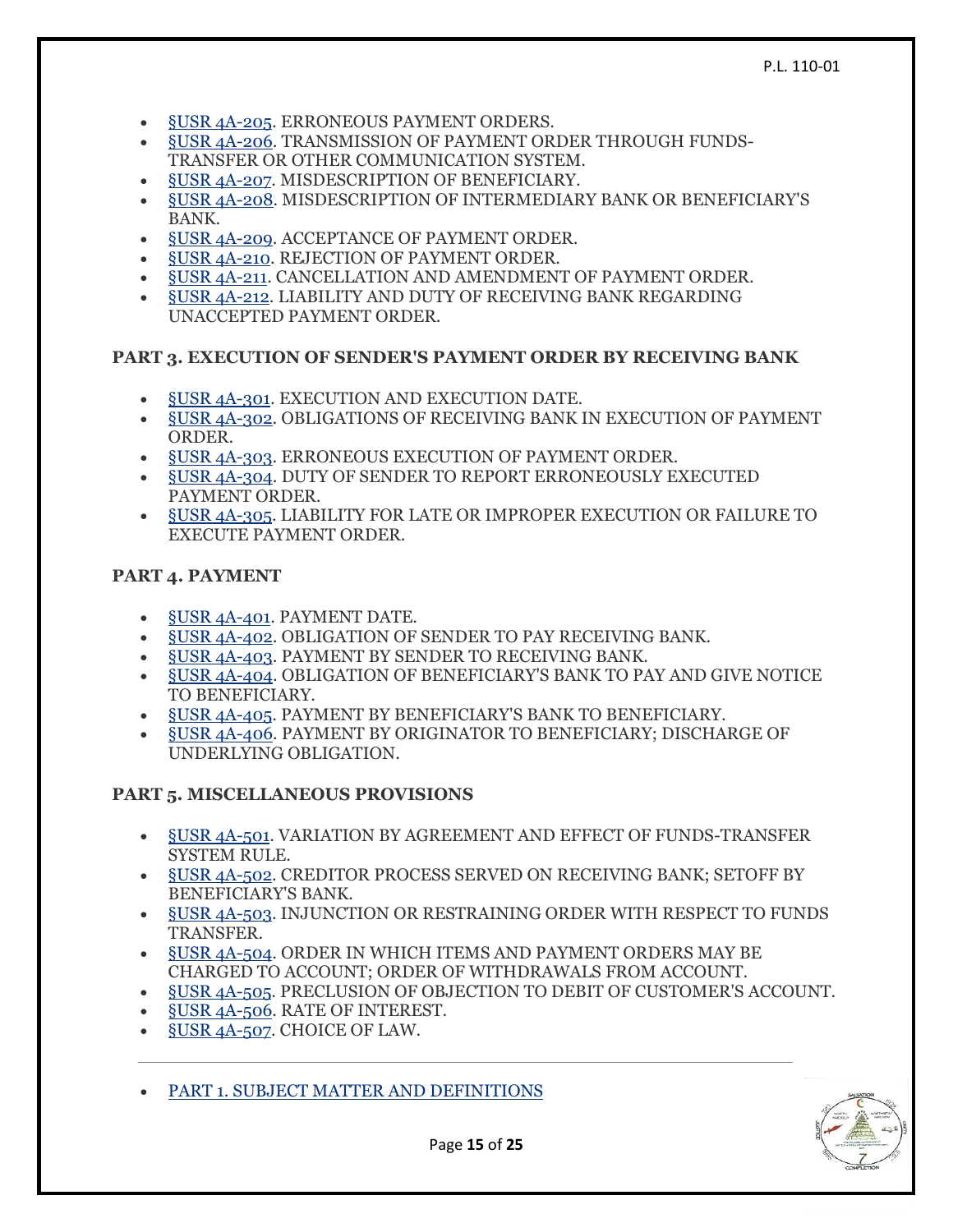- [PART 2. ISSUE AND ACCEPTANCE OF PAYMENT ORDER](https://www.law.cornell.edu/ucc/4A/part_2)
- [PART 3. EXECUTION OF SENDER'S PAYMENT ORDER BY RECEIVING BANK](https://www.law.cornell.edu/ucc/4A/part_3)
- [PART 4. PAYMENT](https://www.law.cornell.edu/ucc/4A/part_4)
- [PART 5. MISCELLANEOUS PROVISIONS](https://www.law.cornell.edu/ucc/4A/part_5)

# **U.C.C. - ARTICLE 5 - LETTERS OF CREDIT (1995)**

- §USR [5-101.](https://www.law.cornell.edu/ucc/5/5-101) Short Title.
- §USR [5-102.](https://www.law.cornell.edu/ucc/5/5-102) Definitions.
- $\bullet$  §USR [5-103.](https://www.law.cornell.edu/ucc/5/5-103) Scope.
- §USR [5-104.](https://www.law.cornell.edu/ucc/5/5-104) Formal Requirements.
- §USR [5-105.](https://www.law.cornell.edu/ucc/5/5-105) Consideration.
- §USR [5-106.](https://www.law.cornell.edu/ucc/5/5-106) Issuance, Amendment, Cancellation, and Duration.
- §USR [5-107.](https://www.law.cornell.edu/ucc/5/5-107) Confirmer, Nominated Person, and Adviser.
- §USR [5-108.](https://www.law.cornell.edu/ucc/5/5-108) Issuer's Rights and Obligations
- §USR [5-109.](https://www.law.cornell.edu/ucc/5/5-109) Fraud and Forgery.
- §USR [5-110.](https://www.law.cornell.edu/ucc/5/5-110) Warranties.
- [§USR](https://www.law.cornell.edu/ucc/5/5-111) 5-111. Remedies.
- [§USR](https://www.law.cornell.edu/ucc/5/5-112) 5-112. Transfer of Letter of Credit.
- [§USR](https://www.law.cornell.edu/ucc/5/5-113) 5-113. Transfer by Operation of Law.
- [§USR](https://www.law.cornell.edu/ucc/5/5-114) 5-114. Assignment of Proceeds.
- <u>[§USR](https://www.law.cornell.edu/ucc/5/5-115) 5-115</u>. Statute of Limitations.
- [§USR](https://www.law.cornell.edu/ucc/5/5-116) 5-116. Choice of Law and Forum.
- [§USR](https://www.law.cornell.edu/ucc/5/5-117) 5-117. Subrogation of Issuer, Applicant, and Nominated Person.
- **§USR [5-118.](https://www.law.cornell.edu/ucc/5/5-118)** Security Interest of Issuer or Nominated Person.
- [TRANSITION PROVISIONS](https://www.law.cornell.edu/ucc/5/transition_provisions)
- §USR [5-101. Short Title.](https://www.law.cornell.edu/ucc/5/5-101)
- §USR [5-102. Definitions.](https://www.law.cornell.edu/ucc/5/5-102)
- §USR [5-103. Scope.](https://www.law.cornell.edu/ucc/5/5-103)
- §USR [5-104. Formal Requirements.](https://www.law.cornell.edu/ucc/5/5-104)
- §USR [5-105. Consideration.](https://www.law.cornell.edu/ucc/5/5-105)
- §USR [5-106. Issuance, Amendment, Cancellation, and Duration.](https://www.law.cornell.edu/ucc/5/5-106)
- §USR [5-107. Confirmer, Nominated Person, and Adviser.](https://www.law.cornell.edu/ucc/5/5-107)
- §USR [5-108. Issuer's Rights and Obligations](https://www.law.cornell.edu/ucc/5/5-108)
- §USR [5-109. Fraud and Forgery.](https://www.law.cornell.edu/ucc/5/5-109)
- §USR [5-110. Warranties.](https://www.law.cornell.edu/ucc/5/5-110)
- **§USR [5-111. Remedies.](https://www.law.cornell.edu/ucc/5/5-111)**
- §USR [5-112. Transfer of Letter of Credit.](https://www.law.cornell.edu/ucc/5/5-112)
- §USR [5-113. Transfer by Operation of Law.](https://www.law.cornell.edu/ucc/5/5-113)
- §USR [5-114. Assignment of Proceeds.](https://www.law.cornell.edu/ucc/5/5-114)
- §USR [5-115. Statute of Limitations.](https://www.law.cornell.edu/ucc/5/5-115)
- §USR [5-116. Choice of Law and Forum.](https://www.law.cornell.edu/ucc/5/5-116)
- §USR [5-117. Subrogation of Issuer, Applicant, and Nominated Person.](https://www.law.cornell.edu/ucc/5/5-117)
- §USR [5-118. Security Interest of Issuer or Nominated Person.](https://www.law.cornell.edu/ucc/5/5-118)

#### **REPEALER OF U.C.C. - ARTICLE 6 - BULK TRANSFERS and [REVISED] U.C.C. - ARTICLE 6 - BULK SALES (1989)**

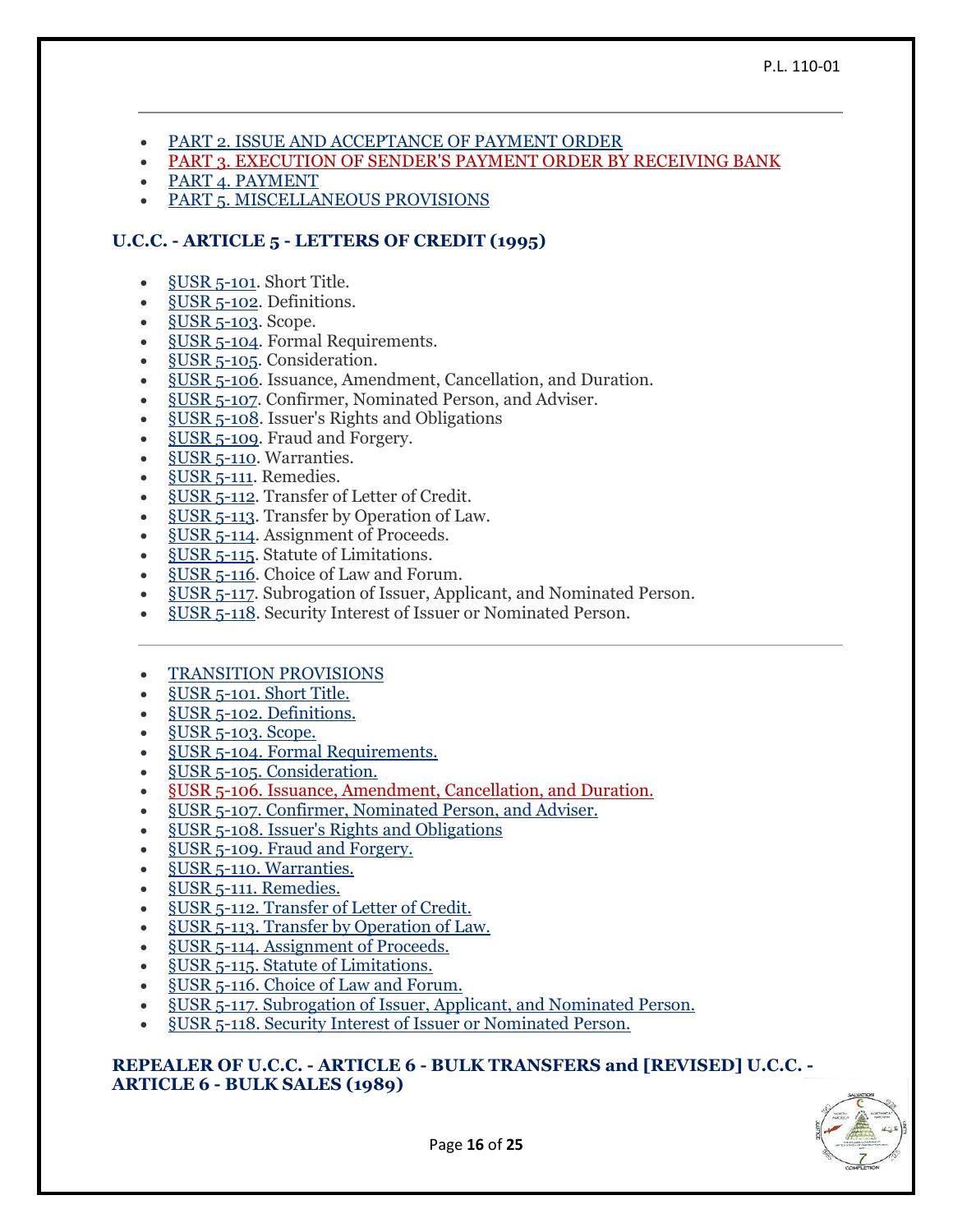#### P.L. 110-01

## **ALTERNATIVE [A](https://www.law.cornell.edu/ucc/article6.htm#alternative_A)**

- §USR 1. Repeal.
- §USR 2. Amendment.
- §USR 3. Amendment.
- §USR 4. Savings Clause.

# **ALTERNATIVE [B](https://www.law.cornell.edu/ucc/article6.htm#alternative_B)**

## **PART 1. SUBJECT MATTER AND DEFINITIONS**

- §USR [6-101.](https://www.law.cornell.edu/ucc/6/6-101) Short Title.
- §USR [6-102.](https://www.law.cornell.edu/ucc/6/6-102) Definitions and Index of Definitions.
- §USR [6-103.](https://www.law.cornell.edu/ucc/6/6-103) Applicability of Article..
- §USR [6-104.](https://www.law.cornell.edu/ucc/6/6-104) Obligations of Buyer.
- **§USR [6-105.](https://www.law.cornell.edu/ucc/6/6-105)** Notice to Claimants.
- §USR [6-106.](https://www.law.cornell.edu/ucc/6/6-106) Schedule of Distribution.
- §USR [6-107.](https://www.law.cornell.edu/ucc/6/6-107) Liability for Noncompliance.
- §USR [6-108.](https://www.law.cornell.edu/ucc/6/6-108) Bulk Sales by Auction; Bulk Sales Conducted by Liquidator.
- §USR [6-109.](https://www.law.cornell.edu/ucc/6/6-109) What Constitutes Filing; Duties of Filing Officer; Information From Filing Officer.
- §USR [6-110.](https://www.law.cornell.edu/ucc/6/6-110) Limitation of Actions.

## **U.C.C. - ARTICLE 7 - DOCUMENTS OF TITLE (2003)**

#### **PART 1. GENERAL**

- [§USR](https://www.law.cornell.edu/ucc/7/7-101) 7-101. Short Title.
- §USR [7-102.](https://www.law.cornell.edu/ucc/7/7-102) Definitions and Index of Definitions.
- §USR [7-103.](https://www.law.cornell.edu/ucc/7/7-103) Relation of Article to Treaty, Statute, Tariff, Classification or Regulation.
- §USR [7-104.](https://www.law.cornell.edu/ucc/7/7-104) Negotiable and Non-negotiable Warehouse Receipt, Bill of Lading or Other Document of Title.
- §USR [7-105.](https://www.law.cornell.edu/ucc/7/7-105) Construction Against Negative Implication.

# **PART 2. WAREHOUSE RECEIPTS: SPECIAL PROVISIONS**

- §USR [7-201.](https://www.law.cornell.edu/ucc/7/7-201) Who May Issue a Warehouse Receipt; Storage Under Government Bond.
- §USR [7-202.](https://www.law.cornell.edu/ucc/7/7-202) Form of Warehouse Receipt; Essential Terms; Optional Terms.
- §USR [7-203.](https://www.law.cornell.edu/ucc/7/7-203) Liability for Non-receipt or Misdescription.
- §USR [7-204.](https://www.law.cornell.edu/ucc/7/7-204) Duty of Care; Contractual Limitation of Warehouseman's Liability.
- §USR [7-205.](https://www.law.cornell.edu/ucc/7/7-205) Title Under Warehouse Receipt Defeated in Certain Cases.
- §USR [7-206.](https://www.law.cornell.edu/ucc/7/7-206) Termination of Storage at Warehouseman's Option.
- §USR [7-207.](https://www.law.cornell.edu/ucc/7/7-207) Goods Must Be Kept Separate; Fungible Goods.
- §USR [7-208.](https://www.law.cornell.edu/ucc/7/7-208) Altered Warehouse Receipts.
- §USR [7-209.](https://www.law.cornell.edu/ucc/7/7-209) Lien of Warehouseman.
- §USR [7-210.](https://www.law.cornell.edu/ucc/7/7-210) Enforcement of Warehouseman's Lien.

# **PART 3. BILLS OF LADING: SPECIAL PROVISIONS**



Page **17** of **25**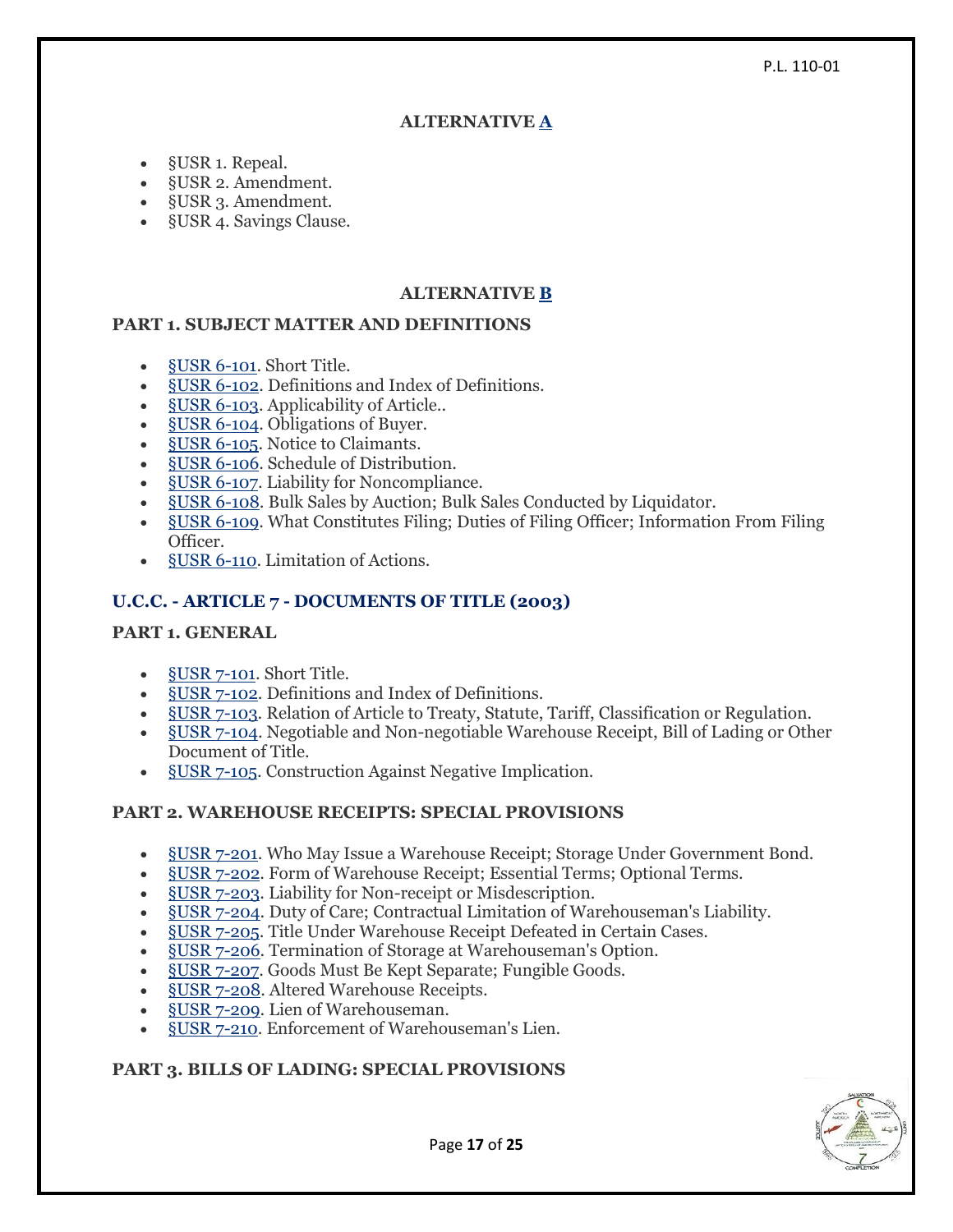- §USR [7-301.](https://www.law.cornell.edu/ucc/7/7-301) Liability for Non-receipt or Misdescription; "Said to Contain"; "Shipper's Load and Count"; Improper Handling.
- §USR [7-302.](https://www.law.cornell.edu/ucc/7/7-302) Through Bills of Lading and Similar Documents.
- §USR [7-303.](https://www.law.cornell.edu/ucc/7/7-303) Diversion; Reconsignment; Change of Instructions.
- §USR [7-304.](https://www.law.cornell.edu/ucc/7/7-304) Bills of Lading in a Set.
- §USR [7-305.](https://www.law.cornell.edu/ucc/7/7-305) Destination Bills.
- §USR [7-306.](https://www.law.cornell.edu/ucc/7/7-306) Altered Bills of Lading.
- §USR 7-307. Lien of Carrier.
- §USR [7-308.](https://www.law.cornell.edu/ucc/7/7-308) Enforcement of Carrier's Lien.
- §USR [7-309.](https://www.law.cornell.edu/ucc/7/7-309) Duty of Care; Contractual Limitation of Carrier's Liability.

#### **PART 4. WAREHOUSE RECEIPTS AND BILLS OF LADING: GENERAL OBLIGATIONS**

- §USR [7-401.](https://www.law.cornell.edu/ucc/7/7-401) Irregularities in Issue of Receipt or Bill or Conduct of Issuer.
- §USR [7-402.](https://www.law.cornell.edu/ucc/7/7-402) Duplicate Receipt or Bill; Overissue.
- §USR [7-403.](https://www.law.cornell.edu/ucc/7/7-403) Obligation of Warehouseman or Carrier to Deliver; Excuse.
- §USR [7-404.](https://www.law.cornell.edu/ucc/7/7-404) No Liability for Good Faith Delivery Pursuant to Receipt or Bill.

#### **PART 5. WAREHOUSE RECEIPTS AND BILLS OF LADING: NEGOTIATION AND TRANSFER**

- §USR [7-501.](https://www.law.cornell.edu/ucc/7/7-501) Form of Negotiation and Requirements of "Due Negotiation".
- §USR [7-502.](https://www.law.cornell.edu/ucc/7/7-502) Rights Acquired by Due Negotiation.
- SUSR [7-503.](https://www.law.cornell.edu/ucc/7/7-503) Document of Title to Goods Defeated in Certain Cases.
- §USR [7-504.](https://www.law.cornell.edu/ucc/7/7-504) Rights Acquired in the Absence of Due Negotiation; Effect of Diversion; Seller's Stoppage of Delivery.
- §USR [7-505.](https://www.law.cornell.edu/ucc/7/7-505) Indorser Not a Guarantor for Other Parties.
- §USR [7-506.](https://www.law.cornell.edu/ucc/7/7-506) Delivery Without Indorsement: Right to Compel Indorsement.
- §USR [7-507.](https://www.law.cornell.edu/ucc/7/7-507) Warranties on Negotiation or Transfer of Receipt or Bill.
- §USR [7-508.](https://www.law.cornell.edu/ucc/7/7-508) Warranties of Collecting Bank as to Documents.
- §USR [7-509.](https://www.law.cornell.edu/ucc/7/7-509) Receipt or Bill: When Adequate Compliance With Commercial Contract.

#### **PART 6. WAREHOUSE RECEIPTS AND BILLS OF LADING: MISCELLANEOUS PROVISIONS**

- §USR [7-601.](https://www.law.cornell.edu/ucc/7/7-601) Lost and Missing Documents.
- §USR [7-602.](https://www.law.cornell.edu/ucc/7/7-602) Attachment of Goods Covered by a Negotiable Document.
- §USR [7-603.](https://www.law.cornell.edu/ucc/7/7-603) Conflicting Claims; Interpleader.

# **U.C.C. - ARTICLE 8 - INVESTMENT SECURITIES (1994)**

# **PART 1. SHORT TITLE AND GENERAL MATTERS**

- §USR [8-101.](https://www.law.cornell.edu/ucc/8/8-101) SHORT TITLE.
- §USR [8-102.](https://www.law.cornell.edu/ucc/8/8-102) DEFINITIONS.
- §USR [8-103.](https://www.law.cornell.edu/ucc/8/8-103) RULES FOR DETERMINING WHETHER CERTAIN OBLIGATIONS AND INTERESTS ARE SECURITIES OR FINANCIAL ASSETS.
- §USR [8-104.](https://www.law.cornell.edu/ucc/8/8-104) ACQUISITION OF SECURITY OR FINANCIAL ASSET OR INTEREST THEREIN.
- §USR [8-105.](https://www.law.cornell.edu/ucc/8/8-105) NOTICE OF ADVERSE CLAIM.

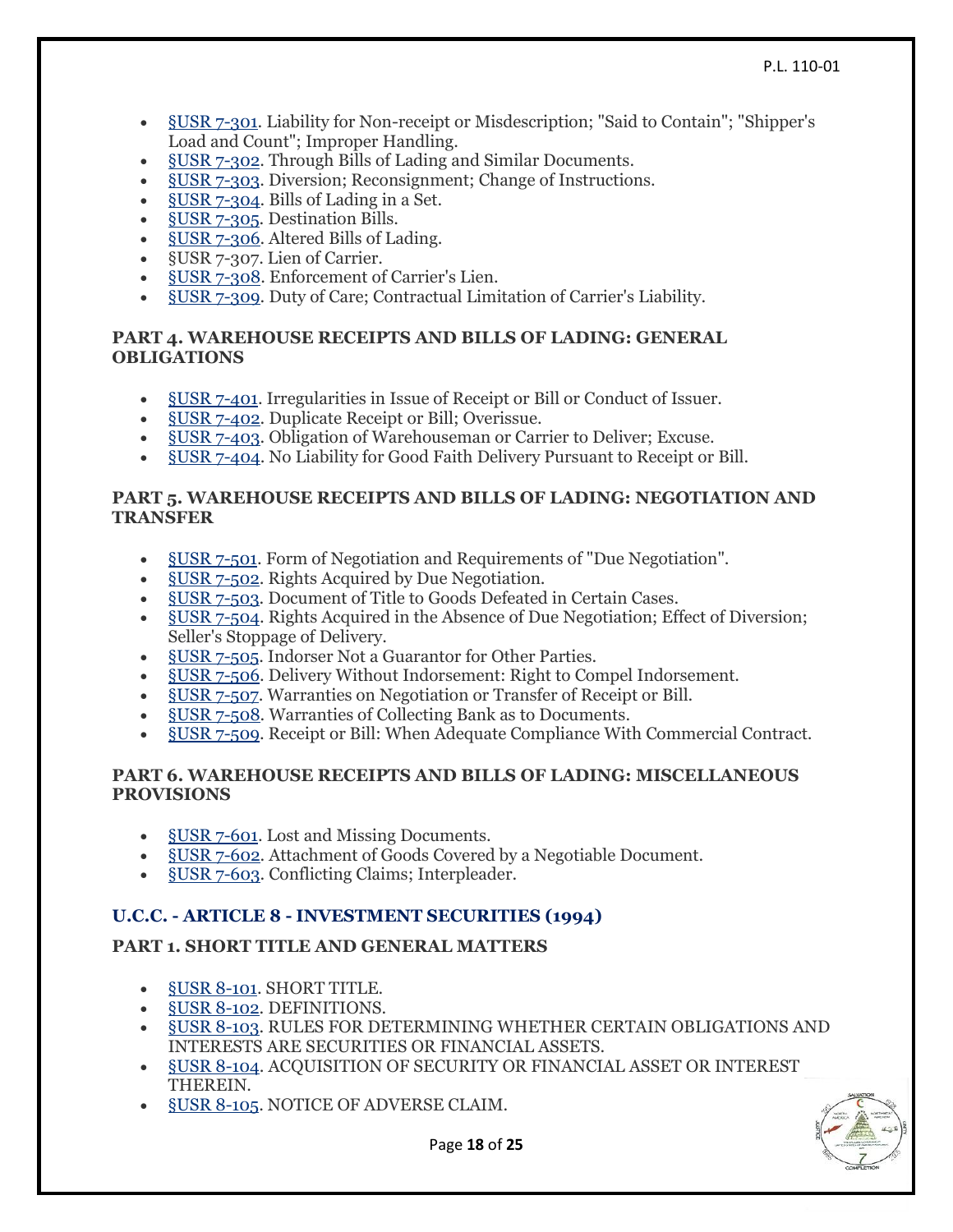- §USR [8-106.](https://www.law.cornell.edu/ucc/8/8-106) CONTROL.
- §USR [8-107.](https://www.law.cornell.edu/ucc/8/8-107) WHETHER INDORSEMENT, INSTRUCTION, OR ENTITLEMENT ORDER IS EFFECTIVE.
- §USR [8-108.](https://www.law.cornell.edu/ucc/8/8-108) WARRANTIES IN DIRECT HOLDING.
- §USR [8-109.](https://www.law.cornell.edu/ucc/8/8-109) WARRANTIES IN INDIRECT HOLDING.
- §USR [8-110.](https://www.law.cornell.edu/ucc/8/8-110) APPLICABILITY; CHOICE OF LAW.
- [§USR](https://www.law.cornell.edu/ucc/8/8-111) 8-111. CLEARING CORPORATION RULES.
- §USR [8-112.](https://www.law.cornell.edu/ucc/8/8-112) CREDITOR'S LEGAL PROCESS.
- §USR [8-113.](https://www.law.cornell.edu/ucc/8/8-113) STATUTE OF FRAUDS INAPPLICABLE.
- **§USR [8-114.](https://www.law.cornell.edu/ucc/8/8-114) EVIDENTIARY RULES CONCERNING CERTIFICATED SECURITIES.**
- §USR [8-115.](https://www.law.cornell.edu/ucc/8/8-115) SECURITIES INTERMEDIARY AND OTHERS NOT LIABLE TO ADVERSE CLAIMANT.
- §USR [8-116.](https://www.law.cornell.edu/ucc/8/8-116) SECURITIES INTERMEDIARY AS PURCHASER FOR VALUE.

## **PART 2. ISSUE AND ISSUER**

- §USR [8-201.](https://www.law.cornell.edu/ucc/8/8-201) ISSUER.
- §USR [8-202.](https://www.law.cornell.edu/ucc/8/8-202) ISSUER'S RESPONSIBILITY AND DEFENSES; NOTICE OF DEFECT OR DEFENSE.
- §USR [8-203.](https://www.law.cornell.edu/ucc/8/8-203) STALENESS AS NOTICE OF DEFECT OR DEFENSE.
- §USR [8-204.](https://www.law.cornell.edu/ucc/8/8-204) EFFECT OF ISSUER'S RESTRICTION ON TRANSFER.
- §USR [8-205.](https://www.law.cornell.edu/ucc/8/8-205) EFFECT OF UNAUTHORIZED SIGNATURE ON SECURITY CERTIFICATE.
- §USR [8-206.](https://www.law.cornell.edu/ucc/8/8-206) COMPLETION OR ALTERATION OF SECURITY CERTIFICATE.
- §USR [8-207.](https://www.law.cornell.edu/ucc/8/8-207) RIGHTS AND DUTIES OF ISSUER WITH RESPECT TO REGISTERED OWNERS.
- §USR [8-208.](https://www.law.cornell.edu/ucc/8/8-208) EFFECT OF SIGNATURE OF AUTHENTICATING TRUSTEE, REGISTRAR, OR TRANSFER AGENT.
- §USR [8-209.](https://www.law.cornell.edu/ucc/8/8-209) ISSUER'S LIEN.
- §USR [8-210.](https://www.law.cornell.edu/ucc/8/8-210) OVERISSUE.

# **PART 3. TRANSFER OF CERTIFICATED AND UNCERTIFICATED SECURITIES**

- §USR [8-301.](https://www.law.cornell.edu/ucc/8/8-301) DELIVERY.
- §USR [8-302.](https://www.law.cornell.edu/ucc/8/8-302) RIGHTS OF PURCHASER.
- §USR [8-303.](https://www.law.cornell.edu/ucc/8/8-303) PROTECTED PURCHASER.
- §USR [8-304.](https://www.law.cornell.edu/ucc/8/8-304) INDORSEMENT.
- §USR [8-305.](https://www.law.cornell.edu/ucc/8/8-305) INSTRUCTION.
- §USR [8-306.](https://www.law.cornell.edu/ucc/8/8-306) EFFECT OF GUARANTEEING SIGNATURE, INDORSEMENT, OR INSTRUCTION.
- §USR [8-307.](https://www.law.cornell.edu/ucc/8/8-307) PURCHASER'S RIGHT TO REQUISITES FOR REGISTRATION OF TRANSFER.

# **PART 4. REGISTRATION**

- §USR [8-401.](https://www.law.cornell.edu/ucc/8/8-401) DUTY OF ISSUER TO REGISTER TRANSFER.
- §USR [8-402.](https://www.law.cornell.edu/ucc/8/8-402) ASSURANCE THAT INDORSEMENT OR INSTRUCTION IS EFFECTIVE.
- §USR [8-403.](https://www.law.cornell.edu/ucc/8/8-403) DEMAND THAT ISSUER NOT REGISTER TRANSFER.
- §USR [8-404.](https://www.law.cornell.edu/ucc/8/8-404) WRONGFUL REGISTRATION.
- §USR [8-405.](https://www.law.cornell.edu/ucc/8/8-405) REPLACEMENT OF LOST, DESTROYED, OR WRONGFULLY TAKEN SECURITY CERTIFICATE.

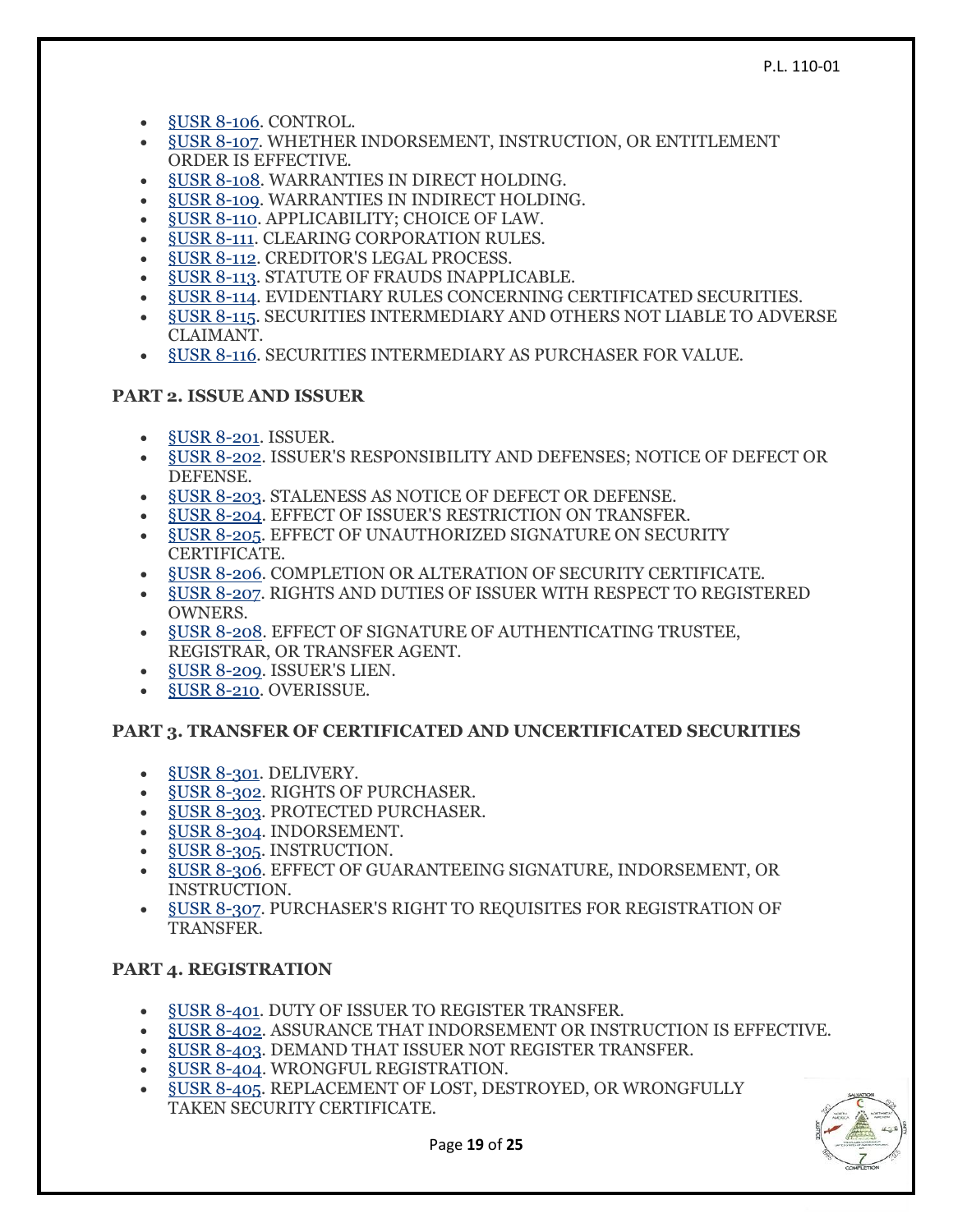- §USR [8-406.](https://www.law.cornell.edu/ucc/8/8-406) OBLIGATION TO NOTIFY ISSUER OF LOST, DESTROYED, OR WRONGFULLY TAKEN SECURITY CERTIFICATE.
- §USR [8-407.](https://www.law.cornell.edu/ucc/8/8-407) AUTHENTICATING TRUSTEE, TRANSFER AGENT, AND REGISTRAR.

# **PART 5. SECURITY ENTITLEMENTS**

- §USR [8-501.](https://www.law.cornell.edu/ucc/8/8-501) SECURITIES ACCOUNT; ACQUISITION OF SECURITY ENTITLEMENT FROM SECURITIES INTERMEDIARY.
- §USR [8-502.](https://www.law.cornell.edu/ucc/8/8-502) ASSERTION OF ADVERSE CLAIM AGAINST ENTITLEMENT HOLDER.
- §USR [8-503.](https://www.law.cornell.edu/ucc/8/8-503) PROPERTY INTEREST OF ENTITLEMENT HOLDER IN FINANCIAL ASSET HELD BY SECURITIES INTERMEDIARY.
- §USR [8-504.](https://www.law.cornell.edu/ucc/8/8-504) DUTY OF SECURITIES INTERMEDIARY TO MAINTAIN FINANCIAL ASSET.
- §USR [8-505.](https://www.law.cornell.edu/ucc/8/8-505) DUTY OF SECURITIES INTERMEDIARY WITH RESPECT TO PAYMENTS AND DISTRIBUTIONS.
- §USR [8-506.](https://www.law.cornell.edu/ucc/8/8-506) DUTY OF SECURITIES INTERMEDIARY TO EXERCISE RIGHTS AS DIRECTED BY ENTITLEMENT HOLDER.
- §USR [8-507.](https://www.law.cornell.edu/ucc/8/8-507) DUTY OF SECURITIES INTERMEDIARY TO COMPLY WITH ENTITLEMENT ORDER.
- §USR [8-508.](https://www.law.cornell.edu/ucc/8/8-508) DUTY OF SECURITIES INTERMEDIARY TO CHANGE ENTITLEMENT HOLDER'S POSITION TO OTHER FORM OF SECURITY HOLDING.
- §USR [8-509.](https://www.law.cornell.edu/ucc/8/8-509) SPECIFICATION OF DUTIES OF SECURITIES INTERMEDIARY BY OTHER STATUTE OR REGULATION; MANNER OF PERFORMANCE OF DUTIES OF SECURITIES INTERMEDIARY AND EXERCISE OF RIGHTS OF ENTITLEMENT HOLDER.
- §USR [8-510.](https://www.law.cornell.edu/ucc/8/8-510) RIGHTS OF PURCHASER OF SECURITY ENTITLEMENT FROM ENTITLEMENT HOLDER.
- §USR [8-511.](https://www.law.cornell.edu/ucc/8/8-511) PRIORITY AMONG SECURITY INTERESTS AND ENTITLEMENT HOLDERS.

# **U.C.C. - ARTICLE 9 - SECURED TRANSACTIONS (2010)**

#### **Part 1. General Provisions**

[Subpart 1. Short Title, Definitions, and General Concepts]

- §USR [9-101.](https://www.law.cornell.edu/ucc/9/9-101) SHORT TITLE.
- §USR [9-102.](https://www.law.cornell.edu/ucc/9/9-102) DEFINITIONS AND INDEX OF DEFINITIONS.
- §USR [9-103.](https://www.law.cornell.edu/ucc/9/9-103) PURCHASE-MONEY SECURITY INTEREST; APPLICATION OF PAYMENTS; BURDEN OF ESTABLISHING.
- §USR [9-104.](https://www.law.cornell.edu/ucc/9/9-104) CONTROL OF DEPOSIT ACCOUNT.
- §USR [9-105.](https://www.law.cornell.edu/ucc/9/9-105) CONTROL OF ELECTRONIC CHATTEL PAPER.
- §USR [9-106.](https://www.law.cornell.edu/ucc/9/9-106) CONTROL OF INVESTMENT PROPERTY.
- §USR [9-107.](https://www.law.cornell.edu/ucc/9/9-107) CONTROL OF LETTER-OF-CREDIT RIGHT.
- §USR [9-108.](https://www.law.cornell.edu/ucc/9/9-108) SUFFICIENCY OF DESCRIPTION.

[Subpart 2. Applicability of Article]

§USR [9-109.](https://www.law.cornell.edu/ucc/9/9-109) SCOPE.



Page **20** of **25**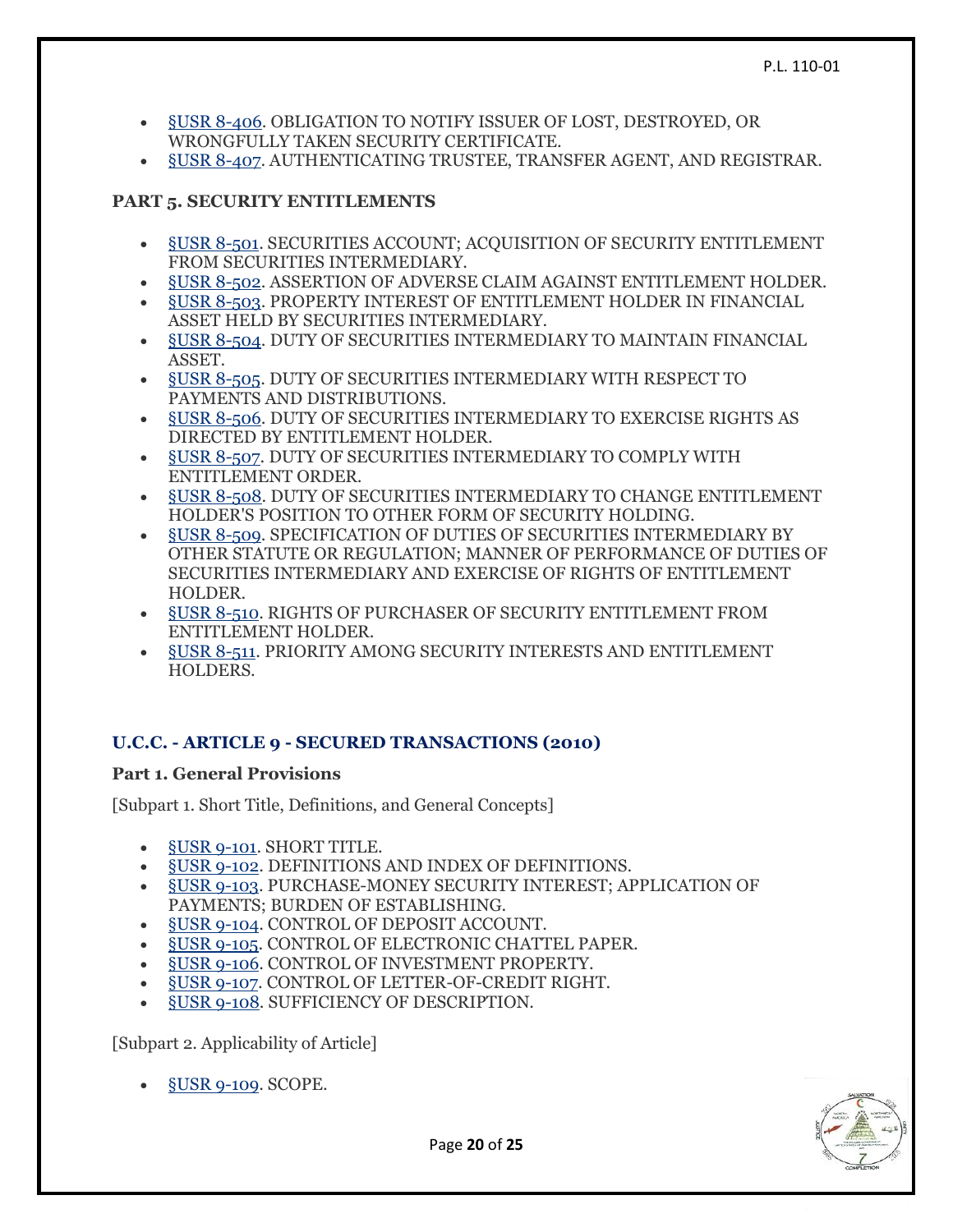§USR [9-110.](https://www.law.cornell.edu/ucc/9/9-110) SECURITY INTERESTS ARISING UNDER ARTICLE 2 OR 2A.

#### **Part 2. Effectiveness of Security Agreement; Attachment of Security Interest; Rights of Parties to Security Agreement**

[Subpart 1. Effectiveness and Attachment]

- §USR [9-201.](https://www.law.cornell.edu/ucc/9/9-201) GENERAL EFFECTIVENESS OF SECURITY AGREEMENT.
- §USR [9-202.](https://www.law.cornell.edu/ucc/9/9-202) TITLE TO COLLATERAL IMMATERIAL.
- §USR [9-203.](https://www.law.cornell.edu/ucc/9/9-203) ATTACHMENT AND ENFORCEABILITY OF SECURITY INTEREST; PROCEEDS; SUPPORTING OBLIGATIONS; FORMAL REQUISITES.
- §USR [9-204.](https://www.law.cornell.edu/ucc/9/9-204) AFTER-ACQUIRED PROPERTY; FUTURE ADVANCES.
- §USR [9-205.](https://www.law.cornell.edu/ucc/9/9-205) USE OR DISPOSITION OF COLLATERAL PERMISSIBLE.
- §USR [9-206.](https://www.law.cornell.edu/ucc/9/9-206) SECURITY INTEREST ARISING IN PURCHASE OR DELIVERY OF FINANCIAL ASSET.

[Subpart 2. Rights and Duties]

- §USR [9-207.](https://www.law.cornell.edu/ucc/9/9-207) RIGHTS AND DUTIES OF SECURED PARTY HAVING POSSESSION OR CONTROL OF COLLATERAL.
- §USR [9-208.](https://www.law.cornell.edu/ucc/9/9-208) ADDITIONAL DUTIES OF SECURED PARTY HAVING CONTROL OF COLLATERAL.
- §USR [9-209.](https://www.law.cornell.edu/ucc/9/9-209) DUTIES OF SECURED PARTY IF ACCOUNT DEBTOR HAS BEEN NOTIFIED OF ASSIGNMENT.
- §USR [9-210.](https://www.law.cornell.edu/ucc/9/9-210) REQUEST FOR ACCOUNTING; REQUEST REGARDING LIST OF COLLATERAL OR STATEMENT OF ACCOUNT.

# **Part 3. Perfection and Priority**

[Subpart 1. Law Governing Perfection and Priority]

- §USR [9-301.](https://www.law.cornell.edu/ucc/9/9-301) LAW GOVERNING PERFECTION AND PRIORITY OF SECURITY INTERESTS.
- §USR [9-302.](https://www.law.cornell.edu/ucc/9/9-302) LAW GOVERNING PERFECTION AND PRIORITY OF AGRICULTURAL LIENS.
- §USR [9-303.](https://www.law.cornell.edu/ucc/9/9-303) LAW GOVERNING PERFECTION AND PRIORITY OF SECURITY INTERESTS IN GOODS COVERED BY A CERTIFICATE OF TITLE.
- §USR [9-304.](https://www.law.cornell.edu/ucc/9/9-304) LAW GOVERNING PERFECTION AND PRIORITY OF SECURITY INTERESTS IN DEPOSIT ACCOUNTS.
- §USR [9-305.](https://www.law.cornell.edu/ucc/9/9-305) LAW GOVERNING PERFECTION AND PRIORITY OF SECURITY INTERESTS IN INVESTMENT PROPERTY.
- §USR [9-306.](https://www.law.cornell.edu/ucc/9/9-306) LAW GOVERNING PERFECTION AND PRIORITY OF SECURITY INTERESTS IN LETTER-OF-CREDIT RIGHTS.
- §USR [9-307.](https://www.law.cornell.edu/ucc/9/9-307) LOCATION OF DEBTOR.
- §USR [9-308.](https://www.law.cornell.edu/ucc/9/9-308) WHEN SECURITY INTEREST OR AGRICULTURAL LIEN IS PERFECTED; CONTINUITY OF PERFECTION.
- §USR [9-309.](https://www.law.cornell.edu/ucc/9/9-309) SECURITY INTEREST PERFECTED UPON ATTACHMENT.
- §USR [9-310.](https://www.law.cornell.edu/ucc/9/9-310) WHEN FILING REQUIRED TO PERFECT SECURITY INTEREST OR AGRICULTURAL LIEN; SECURITY INTERESTS AND AGRICULTURAL LIENS TO WHICH FILING PROVISIONS DO NOT APPLY.

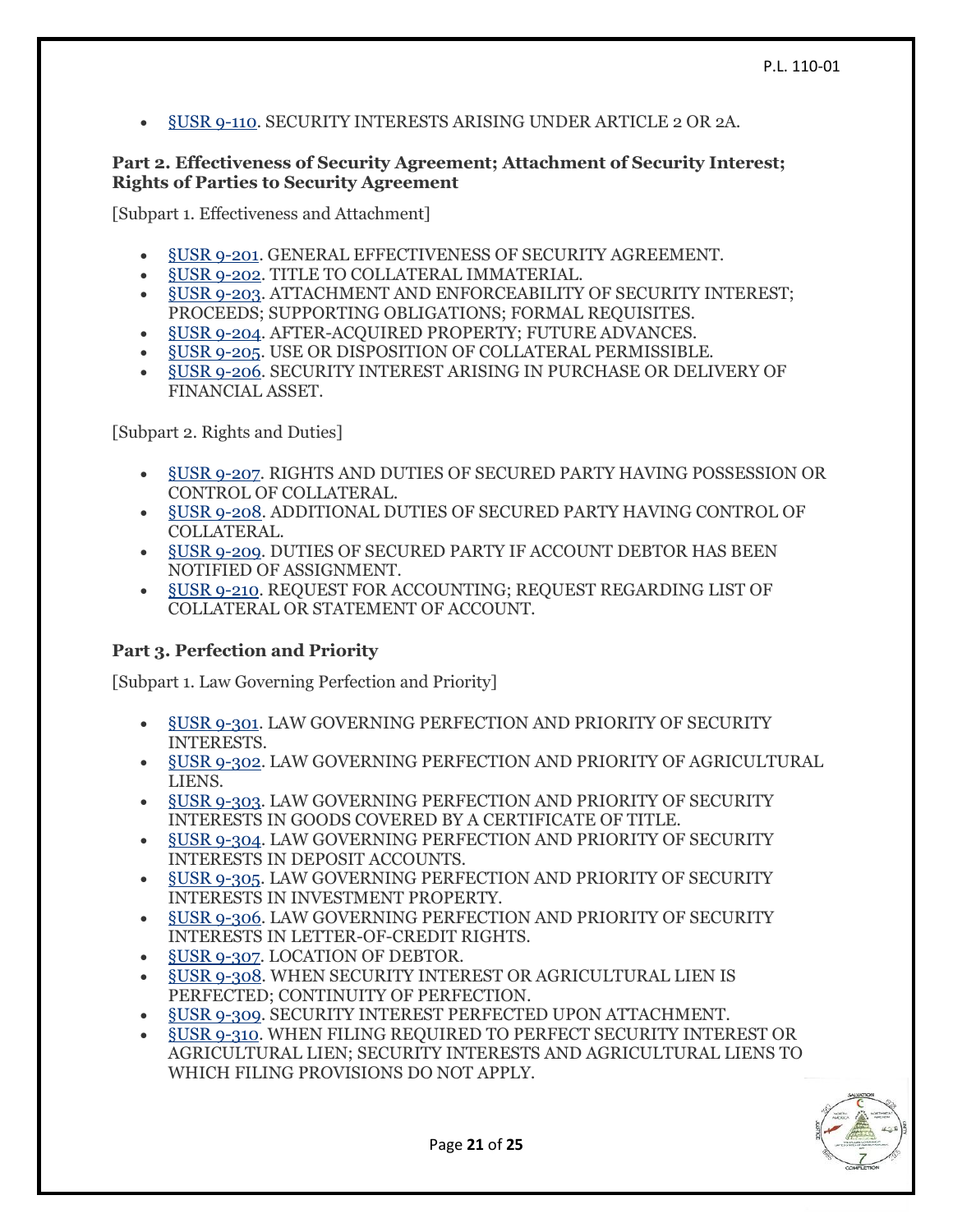- [§USR](https://www.law.cornell.edu/ucc/9/9-311) 9-311. PERFECTION OF SECURITY INTERESTS IN PROPERTY SUBJECT TO CERTAIN STATUTES, REGULATIONS, AND TREATIES.
- §USR [9-312.](https://www.law.cornell.edu/ucc/9/9-312) PERFECTION OF SECURITY INTERESTS IN CHATTEL PAPER, DEPOSIT ACCOUNTS, DOCUMENTS, GOODS COVERED BY DOCUMENTS, INSTRUMENTS, INVESTMENT PROPERTY, LETTER-OF-CREDIT RIGHTS, AND MONEY; PERFECTION BY PERMISSIVE FILING; TEMPORARY PERFECTION WITHOUT FILING OR TRANSFER OF POSSESSION.
- §USR [9-313.](https://www.law.cornell.edu/ucc/9/9-313) WHEN POSSESSION BY OR DELIVERY TO SECURED PARTY PERFECTS SECURITY INTEREST WITHOUT FILING.
- §USR [9-314.](https://www.law.cornell.edu/ucc/9/9-314) PERFECTION BY CONTROL.
- §USR [9-315.](https://www.law.cornell.edu/ucc/9/9-315) SECURED PARTY'S RIGHTS ON DISPOSITION OF COLLATERAL AND IN PROCEEDS.
- §USR [9-316.](https://www.law.cornell.edu/ucc/9/9-316) CONTINUED PERFECTION OF SECURITY INTEREST FOLLOWING CHANGE IN GOVERNING LAW.

[Subpart 3. Priority]

- §USR [9-317.](https://www.law.cornell.edu/ucc/9/9-317) INTERESTS THAT TAKE PRIORITY OVER OR TAKE FREE OF UNPERFECTED SECURITY INTEREST OR AGRICULTURAL LIEN.
- §USR [9-318.](https://www.law.cornell.edu/ucc/9/9-318) NO INTEREST RETAINED IN RIGHT TO PAYMENT THAT IS SOLD; RIGHTS AND TITLE OF SELLER OF ACCOUNT OR CHATTEL PAPER WITH RESPECT TO CREDITORS AND PURCHASERS.
- §USR [9-319.](https://www.law.cornell.edu/ucc/9/9-319) RIGHTS AND TITLE OF CONSIGNEE WITH RESPECT TO CREDITORS AND PURCHASERS.
- **§USR [9-320.](https://www.law.cornell.edu/ucc/9/9-320) BUYER OF GOODS.**
- §USR [9-321.](https://www.law.cornell.edu/ucc/9/9-321) LICENSEE OF GENERAL INTANGIBLE AND LESSEE OF GOODS IN ORDINARY COURSE OF BUSINESS.
- §USR [9-322.](https://www.law.cornell.edu/ucc/9/9-322) PRIORITIES AMONG CONFLICTING SECURITY INTERESTS IN AND AGRICULTURAL LIENS ON SAME COLLATERAL.
- §USR [9-323.](https://www.law.cornell.edu/ucc/9/9-323) FUTURE ADVANCES.
- §USR [9-324.](https://www.law.cornell.edu/ucc/9/9-324) PRIORITY OF PURCHASE-MONEY SECURITY INTERESTS.
- §USR [9-325.](https://www.law.cornell.edu/ucc/9/9-325) PRIORITY OF SECURITY INTERESTS IN TRANSFERRED COLLATERAL.
- §USR [9-326.](https://www.law.cornell.edu/ucc/9/9-326) PRIORITY OF SECURITY INTERESTS CREATED BY NEW DEBTOR.
- §USR [9-327.](https://www.law.cornell.edu/ucc/9/9-327) PRIORITY OF SECURITY INTERESTS IN DEPOSIT ACCOUNT.
- §USR [9-328.](https://www.law.cornell.edu/ucc/9/9-328) PRIORITY OF SECURITY INTERESTS IN INVESTMENT PROPERTY.
- §USR [9-329.](https://www.law.cornell.edu/ucc/9/9-329) PRIORITY OF SECURITY INTERESTS IN LETTER-OF-CREDIT RIGHT.
- §USR [9-330.](https://www.law.cornell.edu/ucc/9/9-330) PRIORITY OF PURCHASER OF CHATTEL PAPER OR INSTRUMENT.
- §USR [9-331.](https://www.law.cornell.edu/ucc/9/9-331) PRIORITY OF RIGHTS OF PURCHASERS OF INSTRUMENTS, DOCUMENTS, AND SECURITIES UNDER OTHER ARTICLES; PRIORITY OF INTERESTS IN FINANCIAL ASSETS AND SECURITY ENTITLEMENTS UNDER ARTICLE 8.
- §USR [9-332.](https://www.law.cornell.edu/ucc/9/9-332) TRANSFER OF MONEY; TRANSFER OF FUNDS FROM DEPOSIT ACCOUNT.
- §USR [9-333.](https://www.law.cornell.edu/ucc/9/9-333) PRIORITY OF CERTAIN LIENS ARISING BY OPERATION OF LAW.
- §USR [9-334.](https://www.law.cornell.edu/ucc/9/9-334) PRIORITY OF SECURITY INTERESTS IN FIXTURES AND CROPS.
- §USR [9-335.](https://www.law.cornell.edu/ucc/9/9-335) ACCESSIONS.
- §USR [9-336.](https://www.law.cornell.edu/ucc/9/9-336) COMMINGLED GOODS.
- §USR [9-337.](https://www.law.cornell.edu/ucc/9/9-337) PRIORITY OF SECURITY INTERESTS IN GOODS COVERED BY CERTIFICATE OF TITLE.

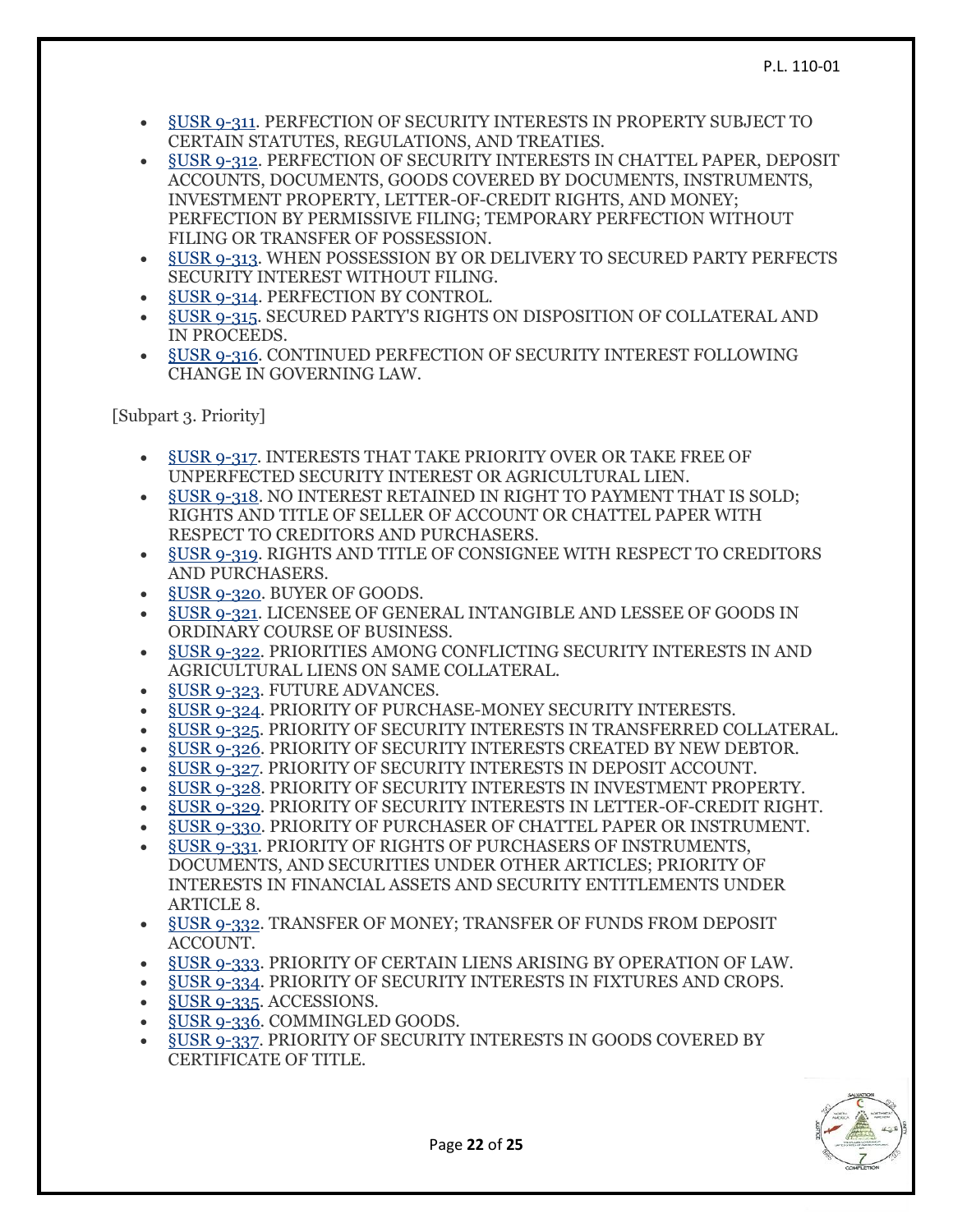- §USR [9-338.](https://www.law.cornell.edu/ucc/9/9-338) PRIORITY OF SECURITY INTEREST OR AGRICULTURAL LIEN PERFECTED BY FILED FINANCING STATEMENT PROVIDING CERTAIN INCORRECT INFORMATION.
- §USR [9-339.](https://www.law.cornell.edu/ucc/9/9-339) PRIORITY SUBJECT TO SUBORDINATION.

[Subpart 4. Rights of Bank]

- §USR [9-340.](https://www.law.cornell.edu/ucc/9/9-340) EFFECTIVENESS OF RIGHT OF RECOUPMENT OR SET-OFF AGAINST DEPOSIT ACCOUNT.
- §USR [9-341.](https://www.law.cornell.edu/ucc/9/9-341) BANK'S RIGHTS AND DUTIES WITH RESPECT TO DEPOSIT ACCOUNT.
- §USR [9-342.](https://www.law.cornell.edu/ucc/9/9-342) BANK'S RIGHT TO REFUSE TO ENTER INTO OR DISCLOSE EXISTENCE OF CONTROL AGREEMENT.

# **Part 4. Rights of Third Parties**

- §USR [9-401.](https://www.law.cornell.edu/ucc/9/9-401) ALIENABILITY OF DEBTOR'S RIGHTS.
- §USR [9-402.](https://www.law.cornell.edu/ucc/9/9-402) SECURED PARTY NOT OBLIGATED ON CONTRACT OF DEBTOR OR IN TORT.
- §USR [9-403.](https://www.law.cornell.edu/ucc/9/9-403) AGREEMENT NOT TO ASSERT DEFENSES AGAINST ASSIGNEE.
- §USR [9-404.](https://www.law.cornell.edu/ucc/9/9-404) RIGHTS ACQUIRED BY ASSIGNEE; CLAIMS AND DEFENSES AGAINST ASSIGNEE.
- §USR [9-405.](https://www.law.cornell.edu/ucc/9/9-405) MODIFICATION OF ASSIGNED CONTRACT.
- §USR [9-406.](https://www.law.cornell.edu/ucc/9/9-406) DISCHARGE OF ACCOUNT DEBTOR; NOTIFICATION OF ASSIGNMENT; IDENTIFICATION AND PROOF OF ASSIGNMENT; RESTRICTIONS ON ASSIGNMENT OF ACCOUNTS, CHATTEL PAPER, PAYMENT INTANGIBLES, AND PROMISSORY NOTES INEFFECTIVE.
- §USR [9-407.](https://www.law.cornell.edu/ucc/9/9-407) RESTRICTIONS ON CREATION OR ENFORCEMENT OF SECURITY INTEREST IN LEASEHOLD INTEREST OR IN LESSOR'S RESIDUAL INTEREST.
- §USR [9-408.](https://www.law.cornell.edu/ucc/9/9-408) RESTRICTIONS ON ASSIGNMENT OF PROMISSORY NOTES, HEALTH-CARE-INSURANCE RECEIVABLES, AND CERTAIN GENERAL INTANGIBLES INEFFECTIVE.
- §USR [9-409.](https://www.law.cornell.edu/ucc/9/9-409) RESTRICTIONS ON ASSIGNMENT OF LETTER-OF-CREDIT RIGHTS INEFFECTIVE.

# **Part 5. Filing**

[Subpart 1. Filing Office; Contents and Effectiveness of Financing Statement]

- §USR [9-501.](https://www.law.cornell.edu/ucc/9/9-501) FILING OFFICE.
- §USR [9-502.](https://www.law.cornell.edu/ucc/9/9-502) CONTENTS OF FINANCING STATEMENT; RECORD OF MORTGAGE AS FINANCING STATEMENT; TIME OF FILING FINANCING STATEMENT.
- §USR [9-503.](https://www.law.cornell.edu/ucc/9/9-503) NAME OF DEBTOR AND SECURED PARTY.
- §USR [9-504.](https://www.law.cornell.edu/ucc/9/9-504) INDICATION OF COLLATERAL.
- §USR [9-505.](https://www.law.cornell.edu/ucc/9/9-505) FILING AND COMPLIANCE WITH OTHER STATUTES AND TREATIES FOR CONSIGNMENTS, LEASES, OTHER BAILMENTS, AND OTHER TRANSACTIONS.
- §USR [9-506.](https://www.law.cornell.edu/ucc/9/9-506) EFFECT OF ERRORS OR OMISSIONS.
- §USR [9-507.](https://www.law.cornell.edu/ucc/9/9-507) EFFECT OF CERTAIN EVENTS ON EFFECTIVENESS OF FINANCING STATEMENT.
- §USR [9-508.](https://www.law.cornell.edu/ucc/9/9-508) EFFECTIVENESS OF FINANCING STATEMENT IF NEW DEBTOR BECOMES BOUND BY SECURITY AGREEMENT.

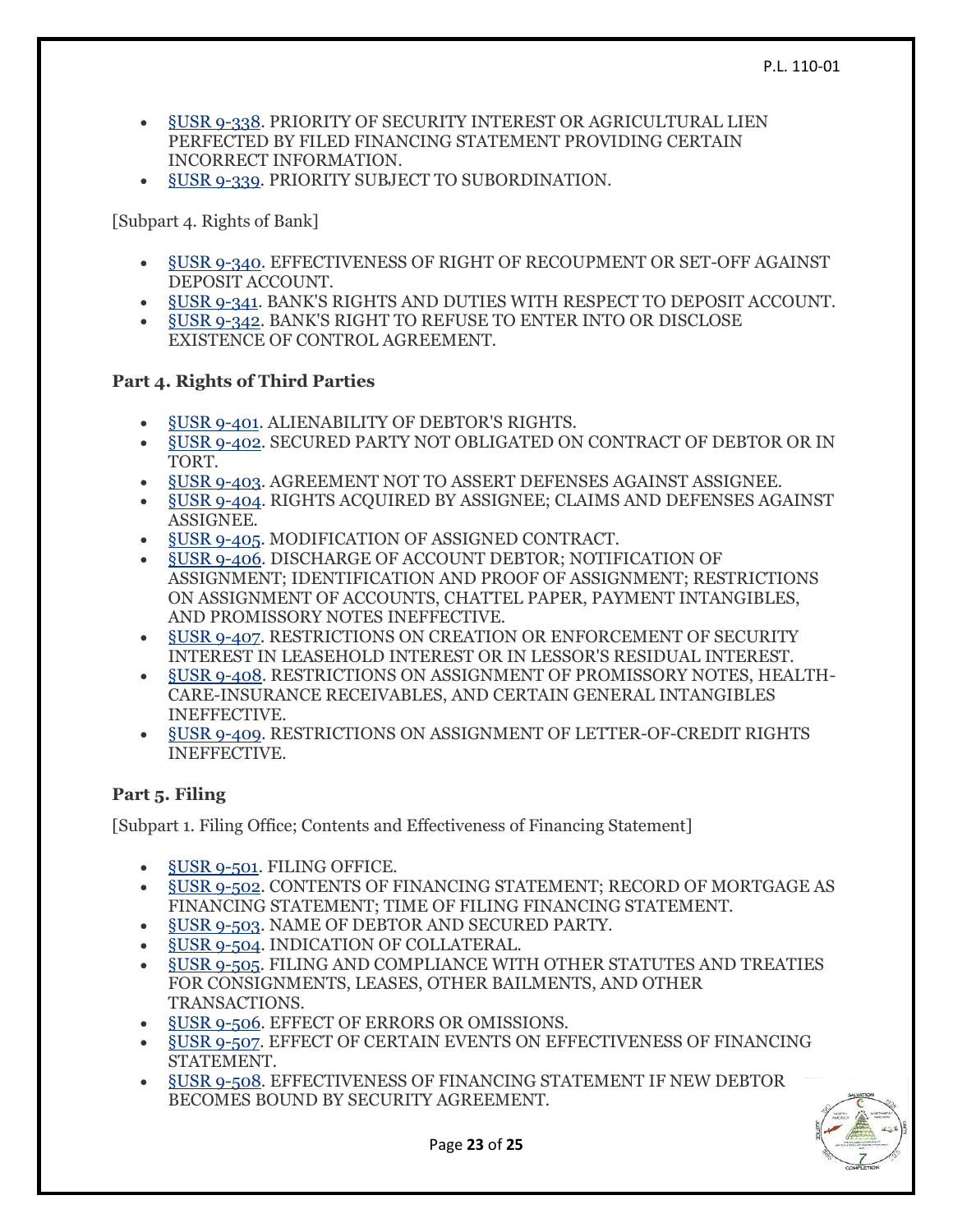- §USR [9-509.](https://www.law.cornell.edu/ucc/9/9-509) PERSONS ENTITLED TO FILE A RECORD.
- §USR [9-510.](https://www.law.cornell.edu/ucc/9/9-510) EFFECTIVENESS OF FILED RECORD.
- [§USR](https://www.law.cornell.edu/ucc/9/9-511) 9-511. SECURED PARTY OF RECORD.
- §USR [9-512.](https://www.law.cornell.edu/ucc/9/9-512) AMENDMENT OF FINANCING STATEMENT.
- §USR [9-513.](https://www.law.cornell.edu/ucc/9/9-513) TERMINATION STATEMENT.
- §USR [9-514.](https://www.law.cornell.edu/ucc/9/9-514) ASSIGNMENT OF POWERS OF SECURED PARTY OF RECORD.
- §USR [9-515.](https://www.law.cornell.edu/ucc/9/9-515) DURATION AND EFFECTIVENESS OF FINANCING STATEMENT; EFFECT OF LAPSED FINANCING STATEMENT.
- §USR [9-516.](https://www.law.cornell.edu/ucc/9/9-516) WHAT CONSTITUTES FILING; EFFECTIVENESS OF FILING.
- §USR [9-517.](https://www.law.cornell.edu/ucc/9/9-517) EFFECT OF INDEXING ERRORS.
- §USR [9-518.](https://www.law.cornell.edu/ucc/9/9-518) CLAIM CONCERNING INACCURATE OR WRONGFULLY FILED RECORD.

[Subpart 2. Duties and Operation of Filing Office]

- §USR [9-519.](https://www.law.cornell.edu/ucc/9/9-519) NUMBERING, MAINTAINING, AND INDEXING RECORDS; COMMUNICATING INFORMATION PROVIDED IN RECORDS.
- §USR [9-520.](https://www.law.cornell.edu/ucc/9/9-520) ACCEPTANCE AND REFUSAL TO ACCEPT RECORD.
- §USR [9-521.](https://www.law.cornell.edu/ucc/9/9-521) UNIFORM FORM OF WRITTEN FINANCING STATEMENT AND AMENDMENT.
- **§USR [9-522.](https://www.law.cornell.edu/ucc/9/9-522) MAINTENANCE AND DESTRUCTION OF RECORDS.**
- §USR [9-523.](https://www.law.cornell.edu/ucc/9/9-523) INFORMATION FROM FILING OFFICE; SALE OR LICENSE OF RECORDS.
- §USR [9-524.](https://www.law.cornell.edu/ucc/9/9-524) DELAY BY FILING OFFICE.
- **§USR [9-525.](https://www.law.cornell.edu/ucc/9/9-525) FEES.**
- §USR [9-526.](https://www.law.cornell.edu/ucc/9/9-526) FILING-OFFICE RULES.
- §USR [9-527.](https://www.law.cornell.edu/ucc/9/9-527) DUTY TO REPORT.

#### **Part 6. Default**

[Subpart 1. Default and Enforcement of Security Interest]

- §USR [9-601.](https://www.law.cornell.edu/ucc/9/9-601) RIGHTS AFTER DEFAULT; JUDICIAL ENFORCEMENT; CONSIGNOR OR BUYER OF ACCOUNTS, CHATTEL PAPER, PAYMENT INTANGIBLES, OR PROMISSORY NOTES.
- §USR [9-602.](https://www.law.cornell.edu/ucc/9/9-602) WAIVER AND VARIANCE OF RIGHTS AND DUTIES.
- §USR [9-603.](https://www.law.cornell.edu/ucc/9/9-603) AGREEMENT ON STANDARDS CONCERNING RIGHTS AND DUTIES.
- §USR [9-604.](https://www.law.cornell.edu/ucc/9/9-604) PROCEDURE IF SECURITY AGREEMENT COVERS REAL PROPERTY OR FIXTURES.
- §USR [9-605.](https://www.law.cornell.edu/ucc/9/9-605) UNKNOWN DEBTOR OR SECONDARY OBLIGOR.
- §USR [9-606.](https://www.law.cornell.edu/ucc/9/9-606) TIME OF DEFAULT FOR AGRICULTURAL LIEN.
- §USR [9-607.](https://www.law.cornell.edu/ucc/9/9-607) COLLECTION AND ENFORCEMENT BY SECURED PARTY.
- §USR [9-608.](https://www.law.cornell.edu/ucc/9/9-608) APPLICATION OF PROCEEDS OF COLLECTION OR ENFORCEMENT; LIABILITY FOR DEFICIENCY AND RIGHT TO SURPLUS.
- §USR [9-609.](https://www.law.cornell.edu/ucc/9/9-609) SECURED PARTY'S RIGHT TO TAKE POSSESSION AFTER DEFAULT.
- §USR [9-610.](https://www.law.cornell.edu/ucc/9/9-610) DISPOSITION OF COLLATERAL AFTER DEFAULT.
- §USR [9-611.](https://www.law.cornell.edu/ucc/9/9-611) NOTIFICATION BEFORE DISPOSITION OF COLLATERAL.
- §USR [9-612.](https://www.law.cornell.edu/ucc/9/9-612) TIMELINESS OF NOTIFICATION BEFORE DISPOSITION OF COLLATERAL.
- §USR [9-613.](https://www.law.cornell.edu/ucc/9/9-613) CONTENTS AND FORM OF NOTIFICATION BEFORE DISPOSITION OF COLLATERAL: GENERAL.